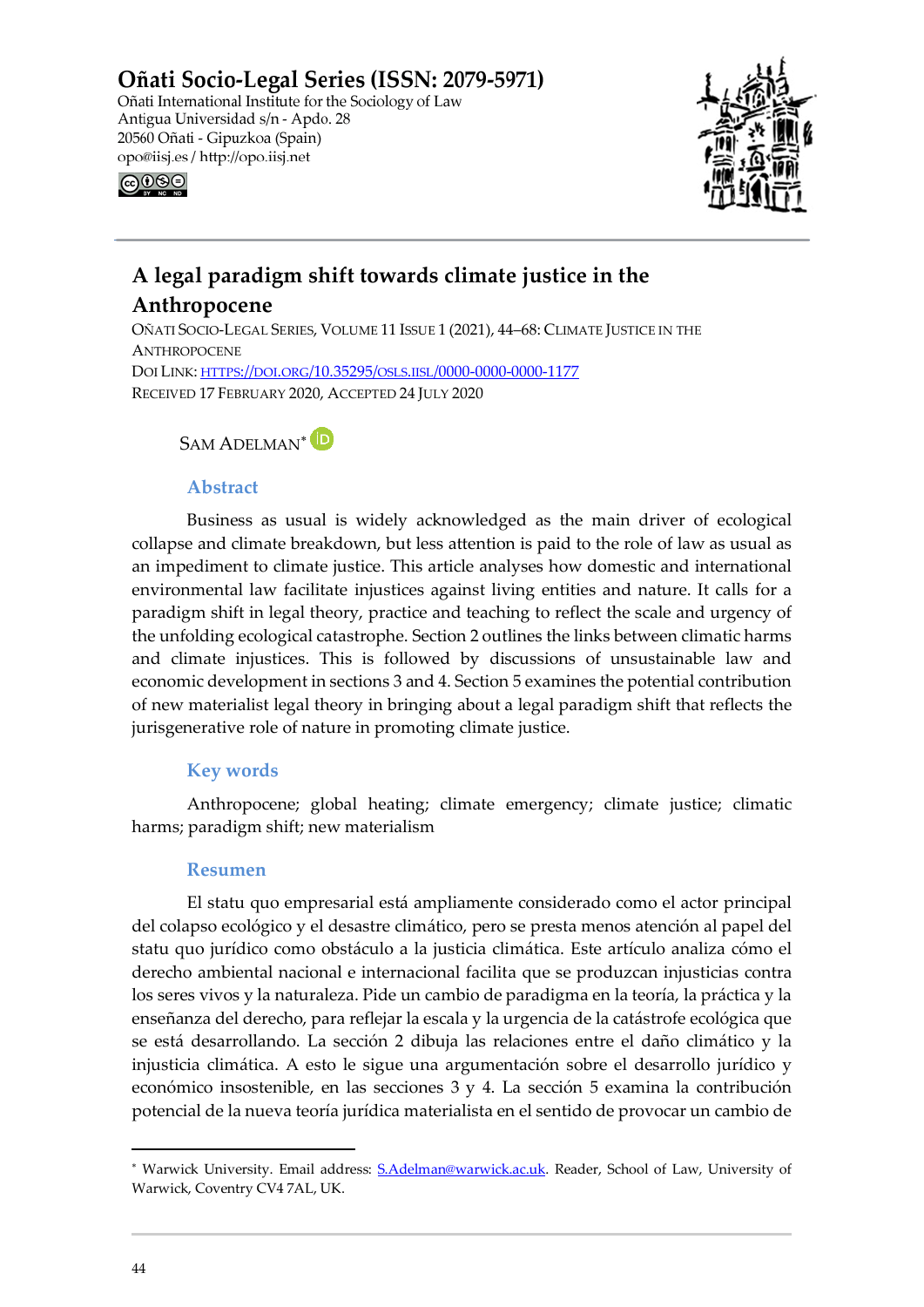paradigma jurídico que refleje el rol jurisgenerativo de la naturaleza para promover la justicia climática.

## **Palabras clave**

Antropoceno; calentamiento global; emergencia climática; justicia climática; daño climático; cambio de paradigma; nuevo materialismo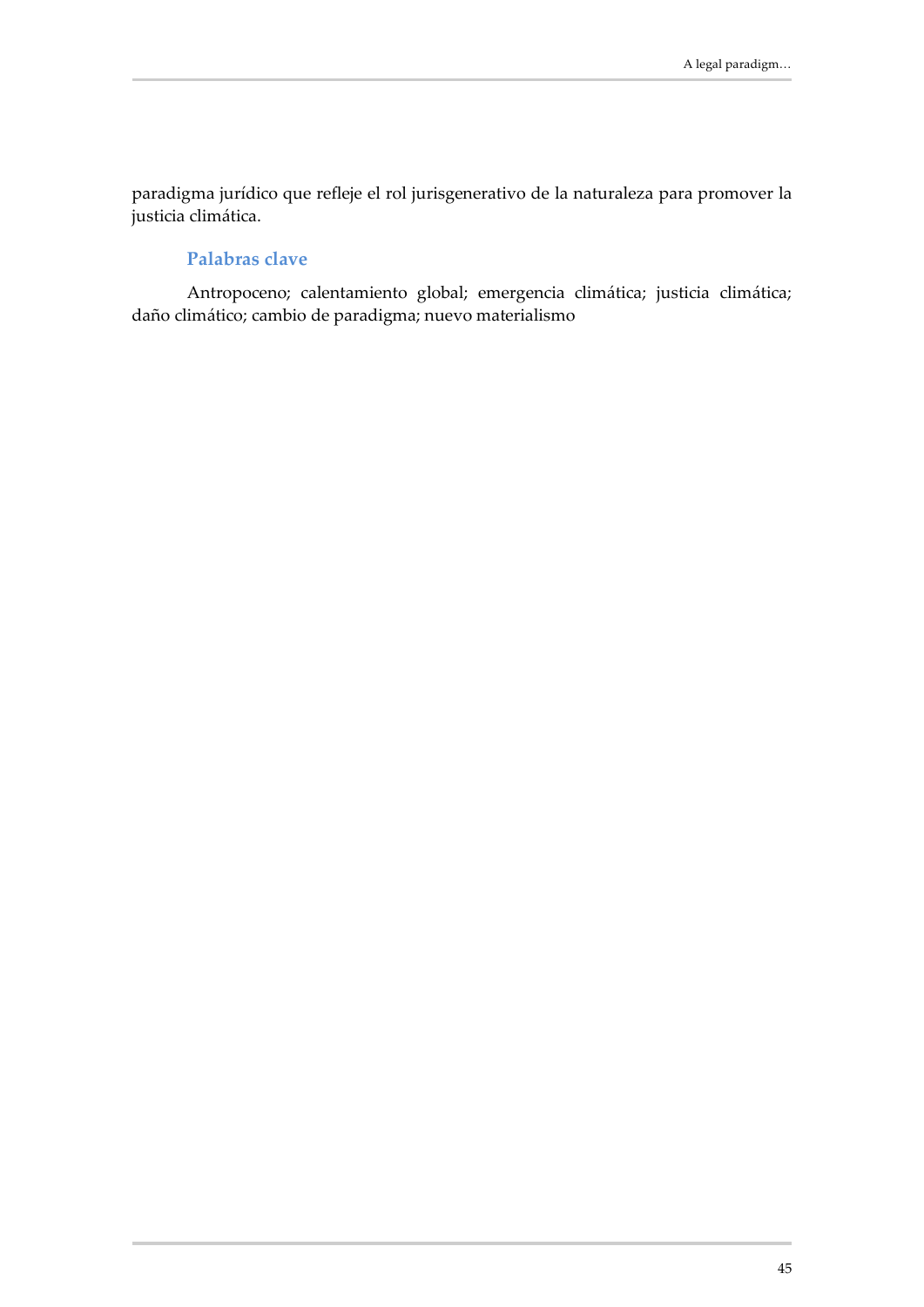# Table of contents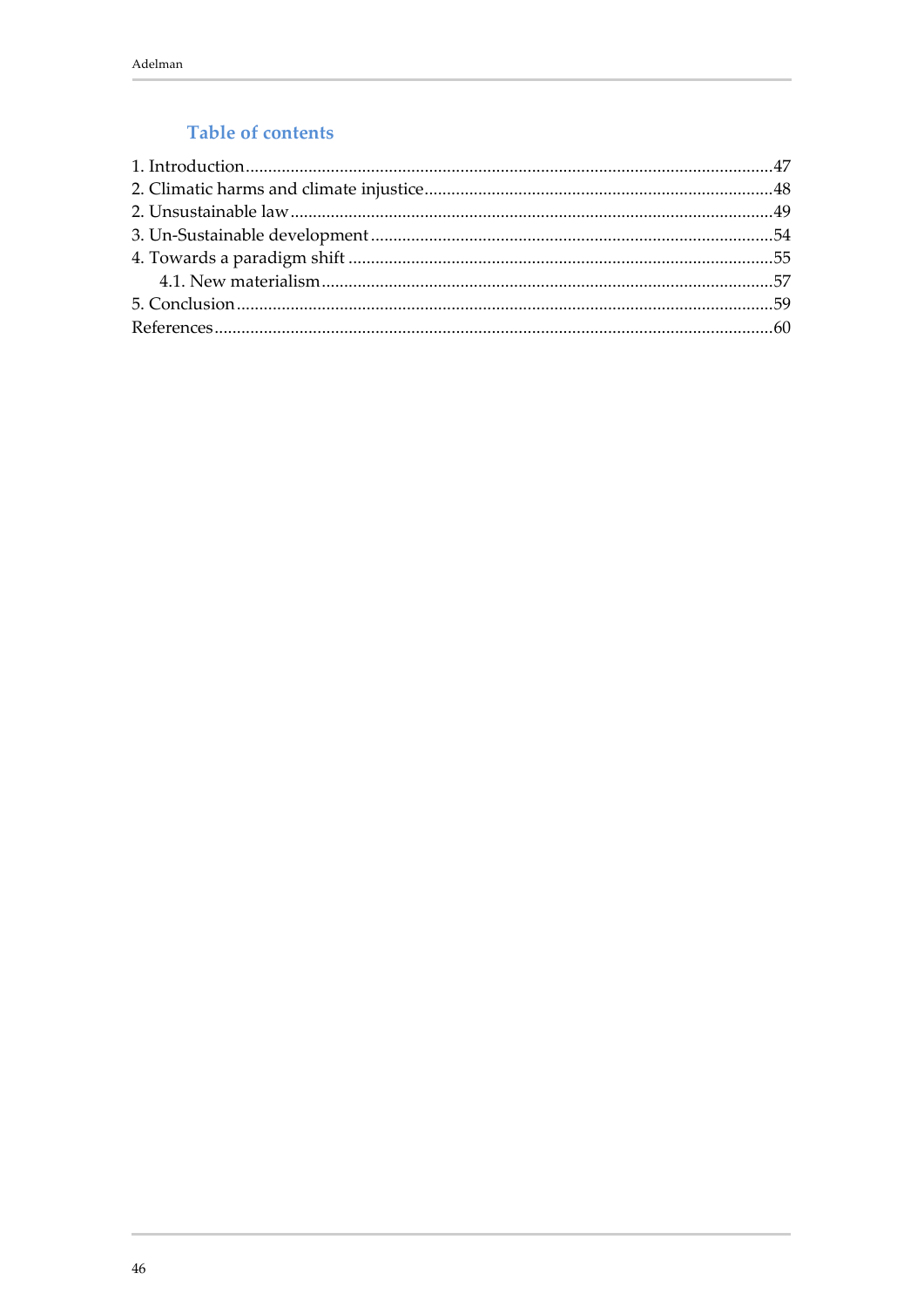## <span id="page-3-0"></span>**1. Introduction**

The Greek word *krisis* refers to a decisive turning point arising from dysfunctional social, political, economic and legal relations that facilitate and perpetuate injustices and impede fundamental systemic transformation.[1](#page-3-1) In Antonio Gramsci's words, the "crisis consists precisely in the fact that the old is dying and the new is yet to be born. And in the interregnum, a great variety of morbid symptoms appear" (Gramsci 1971, 276). Intensifying climatic harms, persistent poverty and growing inequality are amongst the morbid systems of the unfolding climate and ecological catastrophe.<sup>[2](#page-3-2)</sup> Nine planetary boundaries have been breached or are under threat (Rockström *et al*. 2009, Hickel 2019).[3](#page-3-3)

The limitations of international environmental law (IEL) and the climate regime increase the difficulty of finding solutions to climate breakdown. This is reflected in the gap between ecological sustainability and the hortatory and voluntarist provisions of the Paris Agreement and the Sustainable Development Goals.<sup>[4](#page-3-4)</sup> With global heating locked in, we have entered climate triage, in which we are confronted with agonising decisions about who treat with the limited resources available. Despite its limitations, law can play an important role in ameliorating climatic harms, protecting human rights, and seeking distributive, reparative and climate justice for the poor and vulnerable in current and future generations who are least responsible for but most at risk in the climate emergency.

The progressive contribution that law can make is enhanced to the extent that it is aligned with Earth System science and the lessons of the Anthropocene: the rupture to the Earth System caused by human activity (Hamilton 2016, 94).<sup>[5](#page-3-5)</sup> In 2002, Nobel chemistry laureate Paul Crutzen argued that "[i]t seems appropriate to assign the term 'Anthropocene' to the present, in many ways human-dominated, geological epoch" (Crutzen 2002, 23-23).<sup>[6](#page-3-6)</sup> Anthropogenic ecological destruction intensified during the Great Acceleration:

<span id="page-3-1"></span><sup>1</sup> Isabelle Stengers (2015b, p. 47) distinguishes catastrophe from crisis in that the former designates a crisis from which there is no recovery. As she argues, in the Anthropocene there is no future in which nature can return to being merely the environment.

<span id="page-3-2"></span><sup>2</sup> These symptoms and their implications are identified in the warnings of the Intergovernmental Panel on Climate Change (IPCC) and Intergovernmental Science-Policy Platform on Biodiversity and Ecosystem Services (IPBES) (IPCC 2018, Brondizio *et al.* 2019).

<span id="page-3-3"></span><sup>&</sup>lt;sup>3</sup> Four boundaries have now been crossed: climate change, loss of biosphere integrity, land-system change, altered biogeochemical cycles (phosphorus and nitrogen). The remainder are under threat: stratospheric ozone depletion, ocean acidification; freshwater use, atmospheric aerosol loading, introduction of novel entities (e.g. radioactive materials and microplastics). See Potsdam Institute for Climate Impact Research 2015.

<span id="page-3-4"></span><sup>4</sup> Current Nationally Determined Contributions pledges by parties to the Paris agreement are likely to lead to a global temperature rise of about 3.2 °C by the end of the century. To prevent an increase of more than 1.5 °C by 2030, emissions must fall by 7.6 per cent every year (United Nations Environment Programme – UNEP – 2019).

<span id="page-3-5"></span><sup>&</sup>lt;sup>5</sup> Hamilton describes Earth System as an "integrative meta-science of the whole planet as a unified, complex, evolving system beyond the sum of its parts."

<span id="page-3-6"></span><sup>6</sup> In 2000, Crutzen and Eugene Stoermer had introduced the concept in the newsletter for the International Geosphere-Biosphere Programme in which they described the ways in which mankind had become a "significant geological, morphological force" (Crutzen and Stoerner 2000, 17-18). "Capitalocene" is a more appropriate term that highlights the central role of capital accumulation, especially growth, as the main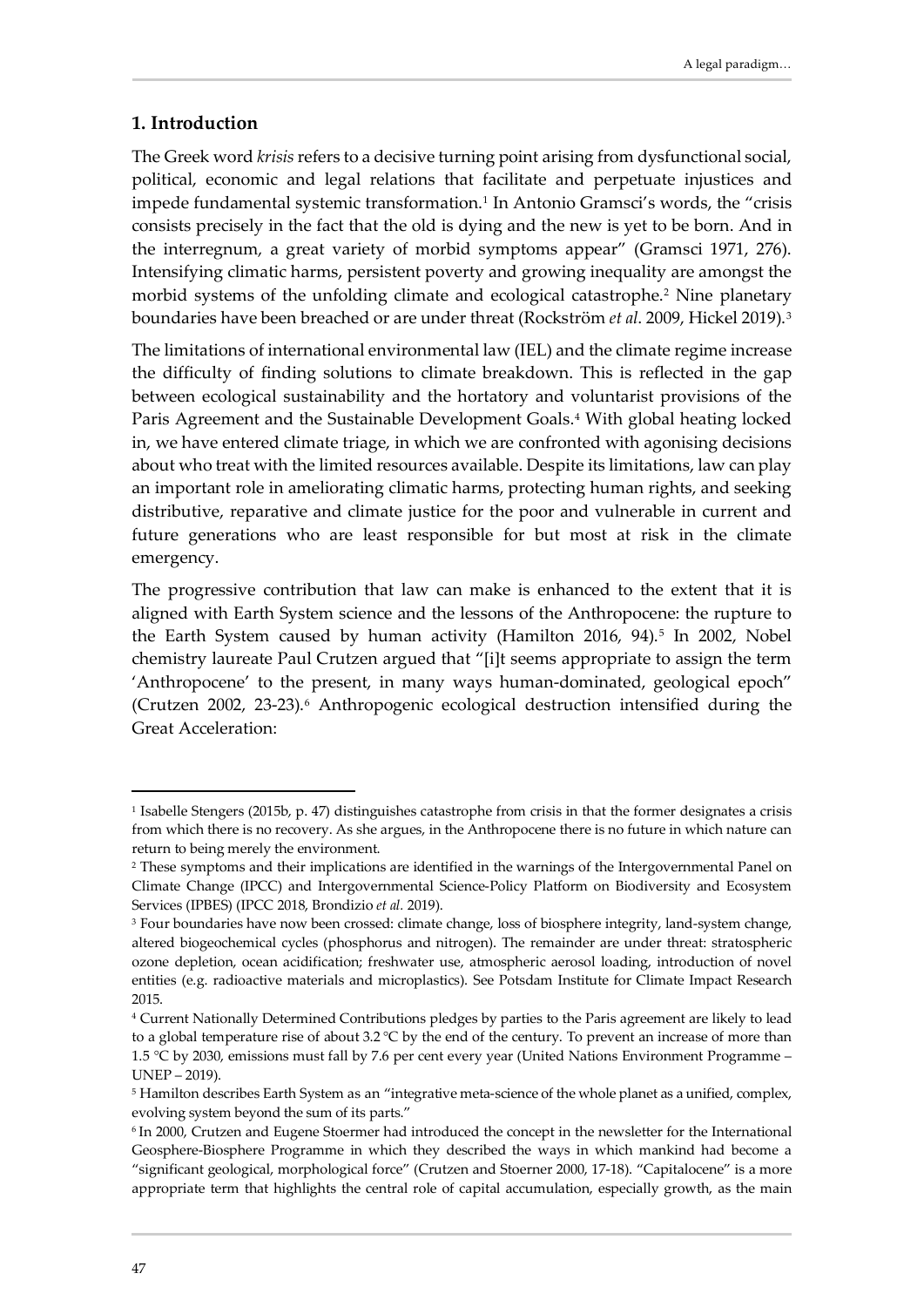The second half of the twentieth century is unique in the entire history of human existence on Earth. Many human activities reached take-off points sometime in the twentieth century and have accelerated sharply towards the end of the century. The last 50 years have without doubt seen the most rapid transformation of the human relationship with the natural world in the history of humankind. (Steffen *et al.* 2005, 131; see also Steffen *et al.* 2015, 81-98)

The resulting conflation of human and geological history has been legally disruptive (Fisher *et al.* 2017) and poses fundamental challenges to liberal law and theories of justice. Ecological modernisers evangelise about a "good Anthropocene" in which global climate is engineered to enable them to pursue endless growth and profit (Shellenberger and Nordhaus 2015) through some version of the oxymoronic delusion of sustainable development (Adelman 2018)[.7](#page-4-1) Growth fetishism and extractivism are so deeply hardwired into contemporary models of development that it is difficult to envisage how ecological sustainability can be achieved under capitalism (Bonneuil and Fressoz 2016). In nature, uncontrolled growth is cancerous, yet credit, debt, interest and rent – all predicated upon continuous expansion of capital – are hardwired into legal systems. It is not necessary to resort to crude reductionism to identify the ways in which law as usual promotes business as usual (Pistor 2019) and thereby creates impediments to ecological sustainability and climate justice. As Jameson (2003, 76) observes, it is easier to imagine the end of the world than the end of capitalism.

#### <span id="page-4-0"></span>**2. Climatic harms and climate injustice**

A theory of climate justice must provide criteria for determining who owes what to whom and why, and how these obligations should be discharged. It must encompass and extend existing strands of environmental, distributive, gender, global, procedural and reparative justice. Three criteria for climate justice are commonly advanced in various combinations: historical responsibility, benefit, and ability to pay. All are problematic to varying degrees because justice is complicated (Moellendorf 2012, Moss 2015), but they provide a coherent basis for giving effect to the principle of common but differentiated responsibility and respective capabilities (CBDR-RC), which has been the most contentious and divisive issue in the UNFCCC (Atapattu 2016) because ascribing responsibility for climate breakdown and the national obligations that ensue go to the heart of climate justice. It is a basic tenet of justice that those who harm others have a duty to correct or repair the harm – to the extent that this is possible under global heating. Large historical emitters have proportionately greater obligations to assist poorer countries despite the fast-growing emissions of rapidly industrialising countries. This is justifiable because there is a close correlation between historical emissions, the benefits derived from carbon-based industrialisation, and the wealth and ability to provide financial and other resources to less developed countries for adaptation, mitigation and climatic loss and damage.

Countries with the greatest historical responsibility are likely to have derived benefits that are tangible and intangible, including sophisticated infrastructure, high standards of living, intellectual property and state of the art technologies, and relatively strong

driver of ecological destruction. I use "the Anthropocene" because it is a concept now widely used in academic and public discourse.

<span id="page-4-1"></span><sup>7</sup> On the bizarreness of a good Anthropocene, see Hamilton 2015.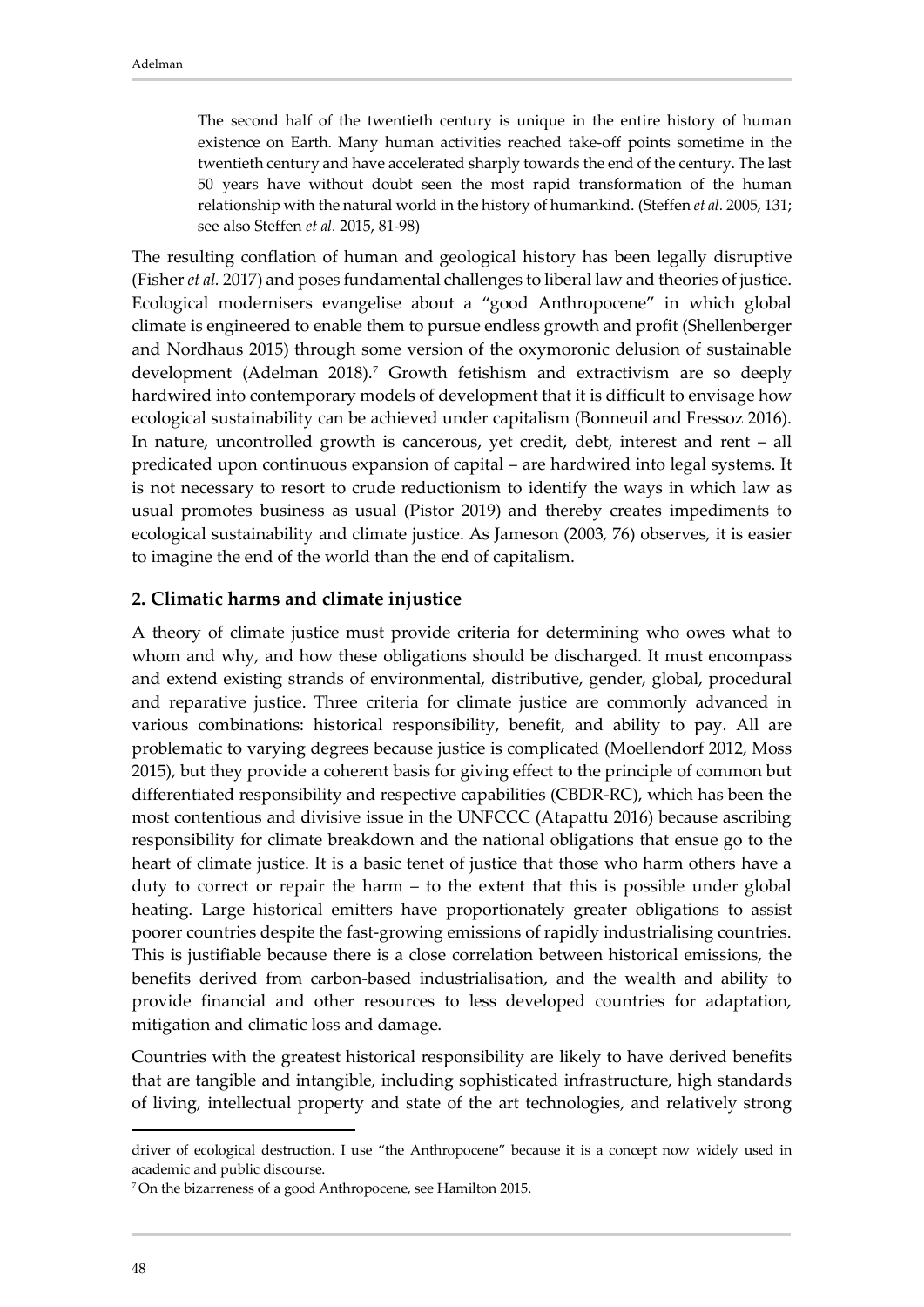adaptive capacities. In turn, the beneficiary principle underpins the ability to pay principle. The wealth accrued through carbon-based industrialisation obliges developed countries to transfer financial and other resources to less developed countries require for adaptation, mitigation and loss and damage from climatic harms. Assistance in kind includes a right to relocation and resettlement for citizens of small island developing states threatened by rising sea levels and other victims of slow and rapid onset climatic harms.

#### <span id="page-5-0"></span>**2. Unsustainable law**

If business as usual is the main driver of environmental collapse and the spread of zoonotic viruses, law as usual is its able abettor.[8](#page-5-1) By protecting property (both private and sovereign) and polluters more than the planet, legal systems have historically legitimised and naturalised ecological destruction (Adelman forthcoming 2021). IEL is too often hortatory, voluntarist and unenforceable. As a consequence, the link between law and climate justice is often tenuous or non-existent, especially when law is antithetical to a safe, healthy, ecologically sustainable environment that is a precondition for all forms of justice.

Law's content – its rules and doctrine – and its form create substantial obstacles to sustainability (Grear 2015). This has generated a growing wave of critiques of IEL's ineffectiveness, lack of normative ambition and misalignment with Earth System science (French and Kotzé 2019, Kotzé 2019). Critical scholars and innovative practitioners are seeking ways of overcoming impediments that are deeply entrenched in the law.<sup>[9](#page-5-2)</sup> Law is a central part of the problem but also potentially part of the solution if we are able to exploit its many contradictions to close the gap between what it promises and delivers. This requires more than effective legislation and enforcement; it requires a paradigm shift in ways we think about, teach and practice law.

Signatories to multilateral environmental agreements could take a meaningful step towards climate justice by giving effect to the precautionary, polluter pays and other core principles of IEL, not least giving substance to common but differentiated responsibilities and respective capabilities (CBDR-RC) so that states with the greatest historical responsibility for greenhouse gas emissions discharge their ecological debts to the global South. The Paris Agreement is binding but unenforceable in relation to emissions and climate finance, and the SDGs lack both resources and means of enforcement. Taking IEL seriously requires the Warsaw International Mechanism for Loss and Damage associated with Climate Change Impacts to become a channel for compensation and reparative justice rather than a technocratic, depoliticised neoliberal, insurance-based mechanism. In short, a precondition for climate justice is closing the gap between exhortation and effectiveness so that polluters pay and precaution trumps profit.

Law's default position is the defence of private property owners and sovereigns; it is therefore generally inimical to ecologically sustainable forms of governance such as

<span id="page-5-1"></span><sup>8</sup> On growth fetishism, see Hamilton 2003 and Fioramonti 2013. On zoonotic transmission of viruses, see Kaplan 2020.

<span id="page-5-2"></span><sup>9</sup> In relation to climate litigation these include causation, jurisdiction, standing, and the costs and length of litigation (International Bar Association – IBA – 2020, ch. III).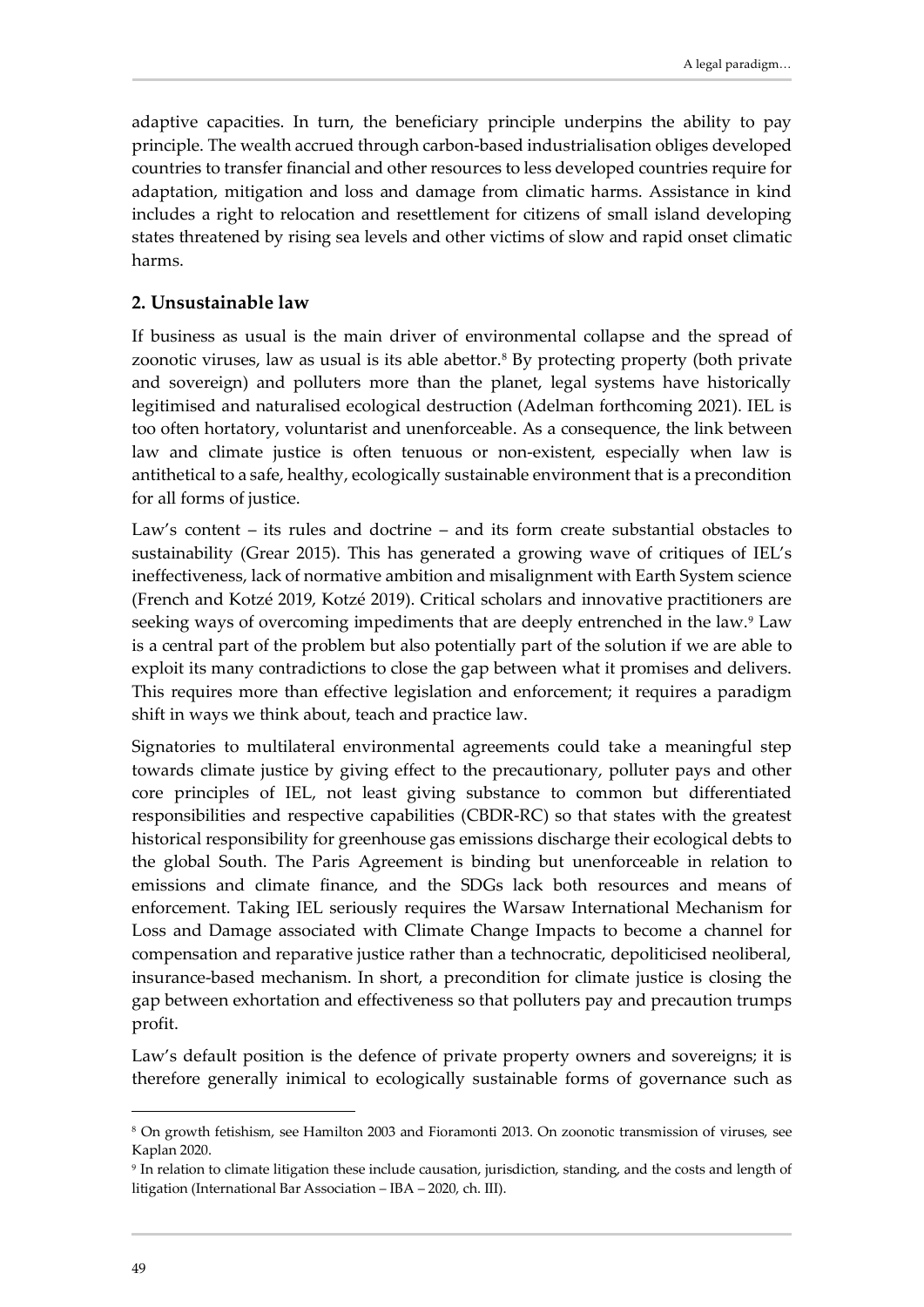commons (Grear 2012). Company law limits corporate liability, prioritises the interests of shareholders over other stakeholders including the wider public, and promotes profit and short-termism over sustainability and climate justice. Generations of law students have been inculcated with the belief that ecological destruction is an inevitable byproduct of law's logic and Hayekian catallaxy rather than human choice (Hayek 1978). Grear (2014) argues that the Anthropocene is both an ecological crisis and a crisis of hierarchy signified by the existential divide between those with access to law and climate justice and the majority with none.

To close this divide, law must address the axiological, onto-epistemological and ethical challenges of the Anthropocene that flow from climatic material harms. Modern Western law is replete with Cartesian dualisms, hierarchies, and the bordered, exclusionary tropes of Eurocentric rationality (Grear 2014).[10](#page-6-0) To this end, law must overcome the deep anthropocentrism that scars it without lapsing into an equally sterile form of ecocentrism in order to reflect the co-dependence of humans, ecosystems and other species. As Voigt observes:

There have been attempts to extend the liberal theory of justice to humans' relationship with the inanimate world, even to the biosphere as such. But justice in this sense is generally not concerned about responsibility for – let alone the direct rights and interests of – the planet. Rather, the preservation of the earth in a healthy state is seen as primarily and instrumentally essential for the future life of humans. A duty towards the planet as such is, in this context, an indirect one; the direct duty being towards future people. (Voigt 2005, pp. 123-124)

Paradoxically, law must therefore decentre humanity at the same time even as it acknowledges their hyper-agency and telluric power by imposing new forms of responsibilisation and response-ability.[11](#page-6-1)

Law is depicted as neutral, objective and impartial, but scratching its carapace exposes its foundational myths and the vices of formalism, positivism and mechanistic jurisprudence (Capra and Mattei 2015). Combining Baconian and Cartesian elements, law treats nature as set of objects to be tamed in the pursuit of growth and profit through epistemologies and technologies of mastery (Code 2006, Adelman 2015). The naturesociety dualism is antithetical to climate justice, which is contingent upon a healthy biosphere. It is reductionist in that it reduces ecological destruction to discrete environmental harms susceptible to technocratic, depoliticised "solutions" rather than interconnected parts of a common biosphere. It is hierarchical and exclusionary because it subordinates and others nature. It promotes an instrumentalist and mechanistic view of nature that deeply penetrates the law. Law's complicity in the death of nature produced by Western science produces (Merchant 1998) accounts for the difficulty of incorporating Earth System science into IEL. Throughout modernity, law has treated nature as inert rather than the location of the interactions of multiple agents with varying

<span id="page-6-0"></span><sup>&</sup>lt;sup>10</sup> Timothy Morton (2013) describes global heating as a hyperobject, a human-nonhuman assemblage so massively distributed in time and space that it transcends spatiotemporal specificity and whose local manifestations cannot reveal its totality.

<span id="page-6-1"></span><sup>&</sup>lt;sup>11</sup> For Donna Haraway (2008), response-ability is the ability of humans and animals to interact and respond to each other in bodily, physical ways. It is fundamental to animal-human relationality and notions of what is just and unjust.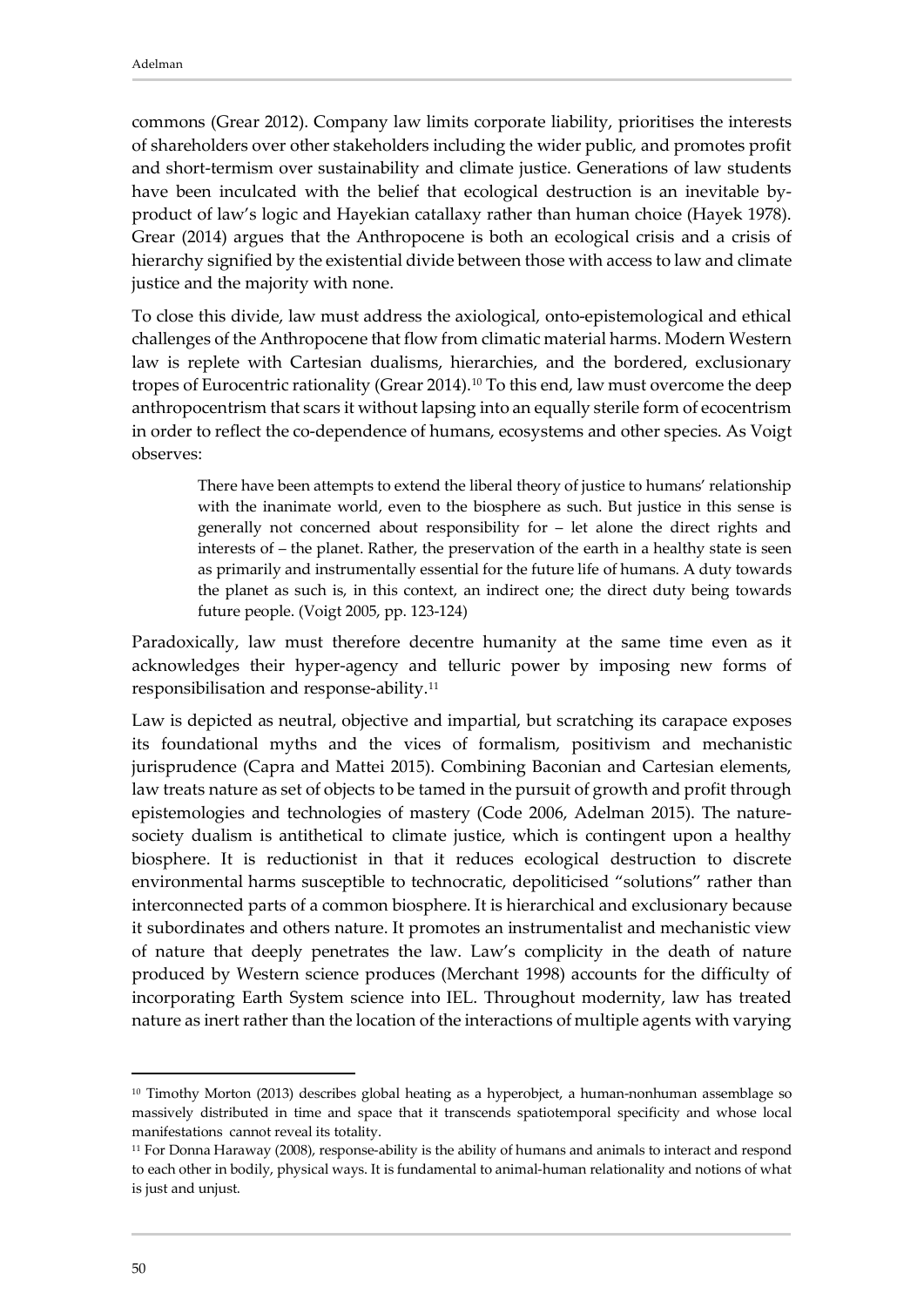degrees of consciousness whose agency perpetually inflects the law. Law elides nature's agency.

The danger implicit in the Anthropocene is that highlighting the consequences of human hyper-agency perversely strengthens tropes of Promethean human exceptionalism increasingly powerless in the face of nature that was presumed to have been tamed. Human beings remain at the centre of environments from which they are radically separated, reinforcing the Cartesian divide between nature and society that must be bridged as a precondition for sustainability and climate justice. Anthropos is thus portrayed as an increasingly disempowered hyper-agent. This paradox arises from mechanistic Baconian conceptions of nature and epistemologies of master and domination deeply rooted in law (Adelman 2015).

Discourses of closure, silencing and exclusion were foundational to modern Western law. In this it reflects the construction of European identity as the inverse of the excluded Other (Fitzpatrick 2002, Santos 2002). Those deemed to lack the rationality of autonomous Kantian subjects were excluded from full legal personhood, and nature's supposed inertness and lack of agency relegated it to the bottom of an anthropocentric hierarchy, below blacks, slaves and women. As numerous ecofeminists have argued, disembodiment is a core aspect of liberal legalism symbolised by abstract legal personhood apotheosised in the corporate form. Anna Grear (2018, p. 132) argues that ecologically destructive activities, especially those of corporations, are underpinned by "a philosophy (and a politics) of *disembodiment* intrinsically connected to reason and its privileged subject". Val Plumwood and Lorrain Code emphasise the significance of embeddedness, situatedness, re-embodying the self, and the importance of reconnecting law to corporeal beings.[12](#page-7-0) Amongst law's contradictions is its facility of endowing disembodied actors such as corporations with agency and rights while them to living entities – the victims on the other side of the Anthropocene-Capitalocene abyss who have rights they cannot use. Grear writes that "the entire history of the modern subject is precisely that of a knowing, separative agent who *acts upon* 'nature' (now reduced to 'the environment') as a passive backdrop to *the only real action that counts* – the exercise of 'human' (rational) agency" (Grear 2017b, p. 7; emphases in original). The abstract legal person is a decontextualized subject largely ignorant of the extent to which his agency is contingent upon that of non-human actants. This leads Davies to contend that law must be "rehabilitated from the sphere of abstract rationality to a spatial, material, and embodied existence" (Davies 2017, p. 106). It seems clear that the climate is not merely an object of negotiation and techno-scientific management in the UNFCCC but the central actant.

How should we understand the legal agency of a nature inextricably entangled with human activities in geohistory? A nature comprised of hundreds of thousands of "subagents" such as rising sea levels, tropical storms and biota? A necessary precondition is to eschew the nature-culture dualism in favour of the concept of natureculture. Bruno Latour maintains that the conception of nature that emerges from the Cartesian binary

<span id="page-7-0"></span><sup>12</sup> Diana Coole and Samantha Frost (2010, p. 1) rhetorically ask how can we be anything other than materialists in light of the "massive materiality" that comprises our embodied condition as human animals embedded in assemblages of dependencies and relations with other species and forms of matter? See also Plumwood (1993) and Code (2006).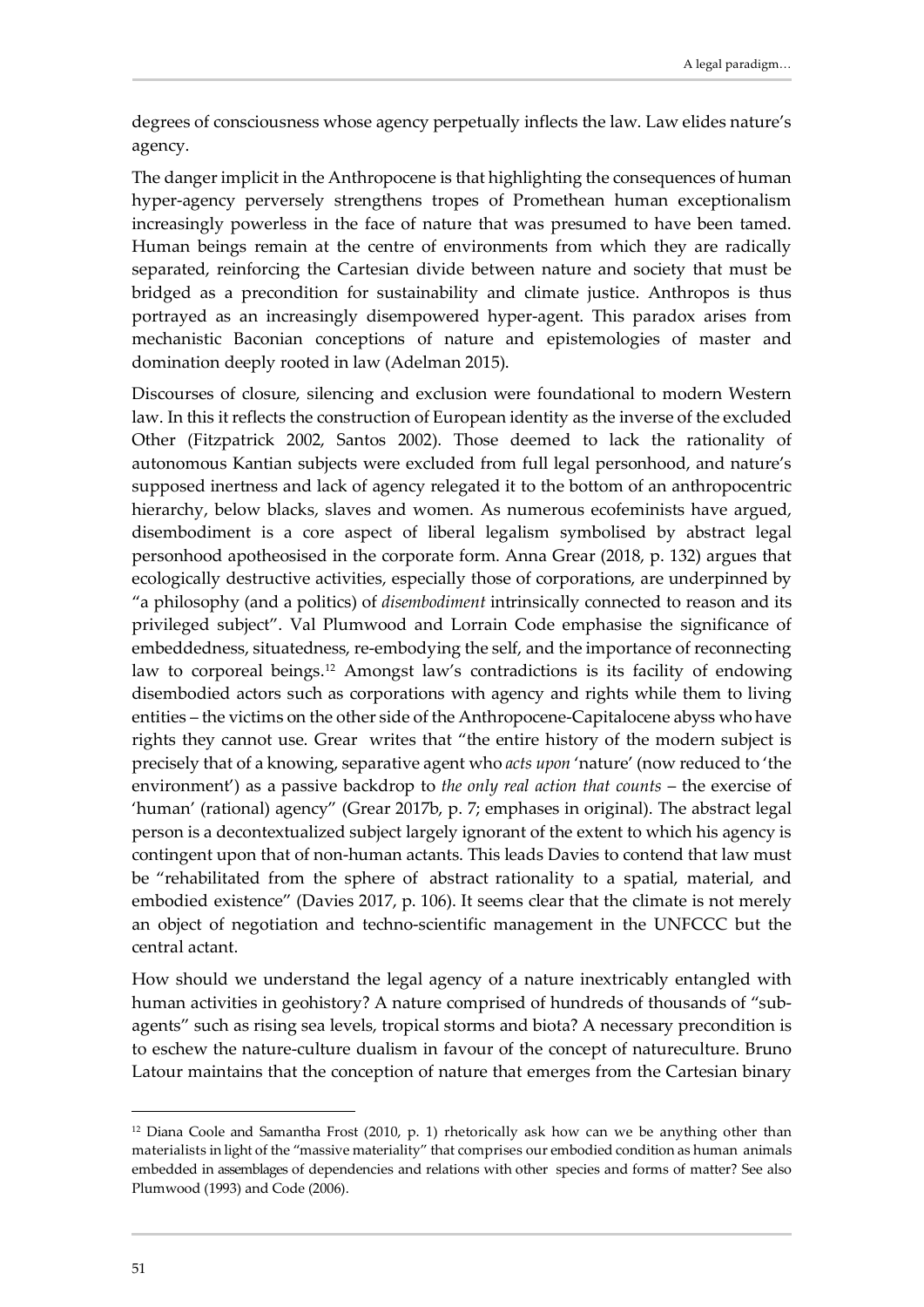is so contrived that "*political ecology has nothing to do with nature*" (Latour 2004, p. 5; emphasis in original). It underpins the Modernist Constitution that based upon an ontological split between society and nature which is refuted by the real history of Western societies – the interaction of purification and hybridisation (Wood 2018, p. 99). Purification involves the separation of the human world from the world of things and the construction of nature as a separate entity. Nature is then treated as a domain of mechanistic or biological causality whereas culture/society is an autonomous domain of linguistic or social constructivism free from nature's determinism. Nature is turned into the environment, the place "over there" that surrounds us but does not determine our destiny. Since nature and society cannot be severed, the West has never been "modern" (Latour 1993) and the social world has never been pure because it is ineluctably a realm of hybridisation and networks in which non-human matter is an actant (Latour 2009).[13](#page-8-0)

The scale of the problem is demonstrated by the history modern Western law, which was constructed upon Cartesian division of nature and society. The progenitors of international law rationalised colonial appropriation and expropriation through the myth of *terrae nullius* and generated a system of rules designed to legitimise unequal ecological exchange (Anghie 2007, Adelman 2017b, Linarelli *et al*. 2018).[14](#page-8-1) IEL has always been more concerned with regulating accumulation than achieving sustainability: polluters rarely pay the full social costs of their harms, countries regularly violate the no-harm rule, the precautionary principle appears to be inapplicable to greenhouse gas emissions; and sustainable development has been sustainably unfriendly to the environment (Adelman 2018). At the very least, taking IEL seriously requires states and courts to make its rules, norms and principles effective and enforceable – a Sisyphean task made more difficult by the sovereign exceptionalism that characterises the dysfunctionality of contemporary global governance. IEL has never come close to resolving the contradiction between territorially bounded Westphalian rationality and the transboundary nature of global capital and global heating. In the hands of Bolsonaro and Trump, the right to permanent sovereignty over natural resources provides immunity and impunity (Hope 2019) as law is deployed as weapon of mass environmental destruction.

We are thus confronted with the paradox of having too much law that achieves too little but requiring it when it does not exist – a problem highlighted by the proliferation of human rights.[15](#page-8-2) Law appears to be indispensable despite or, perhaps more accurately, precisely because of its inadequacies. We thus find ourselves in a Catch-22 predicament in which both the presence and absence of law is inimical to ecological sustainability and to climate justice. The millions who will be displaced by global heating currently have little protection under international law refugee law and international human rights law

<span id="page-8-0"></span><sup>&</sup>lt;sup>13</sup> In Latour's Actor Network Theory (ANT), agency may be attributed to any object or "actant" constituted in an assemblage or web of materially heterogenous relations. Latour (2009) praises James Lovelock's understanding of the interrelationships between human and other that living beings in his conception of Gaia. See also Stengers 2015a.

<span id="page-8-1"></span><sup>14</sup> On unequal ecological exchange see Roberts and Parks 2009, Hornborg 2011 and Gonzalez 2021 (in this issue).

<span id="page-8-2"></span><sup>15</sup> Giorgio Agamben (1998, 2005) demonstrated the legalisation of lawlessness in states of exception through the inclusion of individuals in law in order to exclude them from it. Climate breakdown is a global state of exception in which the law applies in its inapplicability.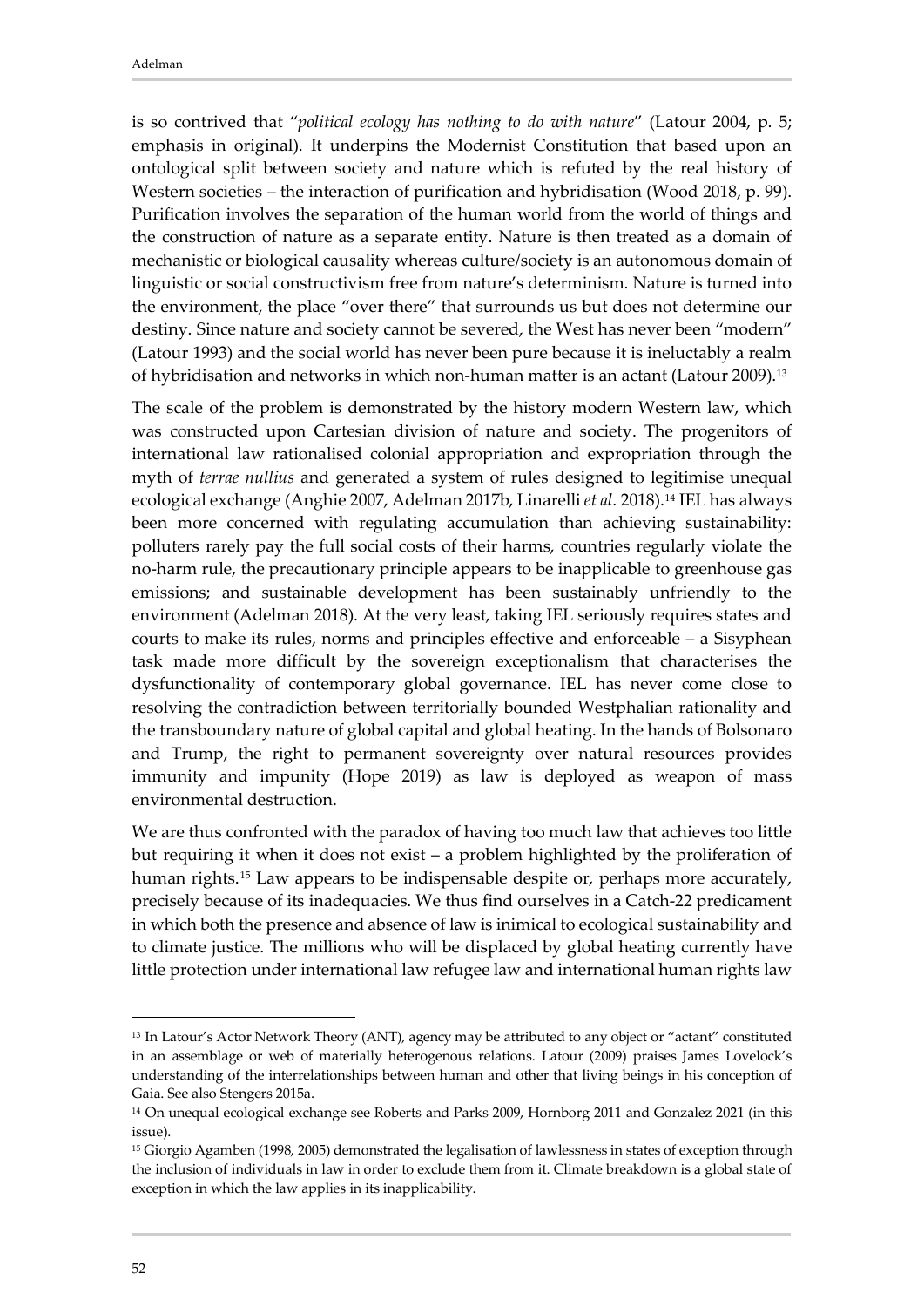(McAdam 2010, 2011) and there is little prospect of that a dedicated international instrument.[16](#page-9-0) The Paris Agreement is a distillation of these contradictions. It is binding but voluntary; human rights are included but confined to the preamble; article 5 addresses deforestation without stopping it; and article 8 recognises loss and damage but provides no right to compensation or to relocation and resettlement – a necessity for small island developing states threatened by rising sea levels.[17](#page-9-1) The Agreement is not a charter for climate justice – as Walter Benjamin (1968, p. 258) observed, "[t]here is no document of civilization which is not at the same time a document of barbarism"[.18](#page-9-2)

Climate justice depends upon law designed to hold states and corporations accountable for pollution and rights violations and its enforcement by courts willing to acknowledge public alarm about global heating. A wide range of law is being deployed in climate litigation, including include multilateral environmental agreements, constitutional and human rights law, tort and public trust doctrine (Setzer and Byrnes 2019, Setzer and Vanhala 2019). Landmark decisions such as *Ashgar Leghari* (2015) *Urgenda* (2019) and the Heathrow runway case (*R v Secretary of State and others*, 2019) suggest that courts can be swayed by rights-based arguments and to give efficacy to the Paris Agreement. The 2017 Advisory Opinion of Inter-American Court of Human Rights demonstrated a willingness to extend the scope of IEL. *Urgenda* and the Heathrow case indicate that the Paris Agreement may be more enforceable than its voluntarist structure suggests.

In *Urgenda*, the Netherlands Supreme Court held that the no harm rule imposes a duty on states to prevent climatic harms. It decided that reducing emissions is a common but differentiated responsibility that cannot be evaded by pointing to the failure of other countries. Since "partial causation justifies partial responsibility" even small reductions in national emissions should not be regarded as negligible.[19](#page-9-3) In the Heathrow case, the High Court decided that environmental impact assessments must encompass to climate change obligations under the Paris Agreement.[20](#page-9-4) These cases may be positive portends for climate justice through a willingness to take IEL seriously, but *Urgenda* took seven years to decide and we are running out of time. According to the IPCC we have less than a decade to prevent global temperature from increasing by more than 1.5 °C above preindustrial levels (IPCC 2018).

As our climate breaks down, there will be more significant decisions that narrow the mismatch between what IEL promises and what it delivers, between sustainable development and ecological sustainability. Climate justice will not be achieved on a

<span id="page-9-0"></span><sup>&</sup>lt;sup>16</sup> A potentially positive development is contained in the finding by the UN Human Rights Committee that countries cannot deport people who seek asylum due to climate-related threats (UN Human Rights Committee 2020).

<span id="page-9-1"></span><sup>&</sup>lt;sup>17</sup> Paragraph 52 of the Paris Decision enacting the Paris Agreement explicitly excludes liability and compensation for loss and damage at the behest of developed countries seeking to closing routes to reparative justice in domestic courts.

<span id="page-9-2"></span><sup>18</sup> The preamble, in language verging upon the contemptuous, notes "the importance *for some* of the concept of 'climate justice', when taking action to address climate change" (emphasis added).

<span id="page-9-3"></span><sup>19</sup> It is possible that this decision may form the basis for proportional liability and compensation by the Netherlands for climatic harms such as loss and damage even though the case concerned injunctive relief rather than damages (Nollkaemper and Burgers 2020).

<span id="page-9-4"></span><sup>20</sup> See also the Thabametsi case in South Africa: *Earthlife Africa Johannesburg v Minister of Environmental Affairs & Others* (2017).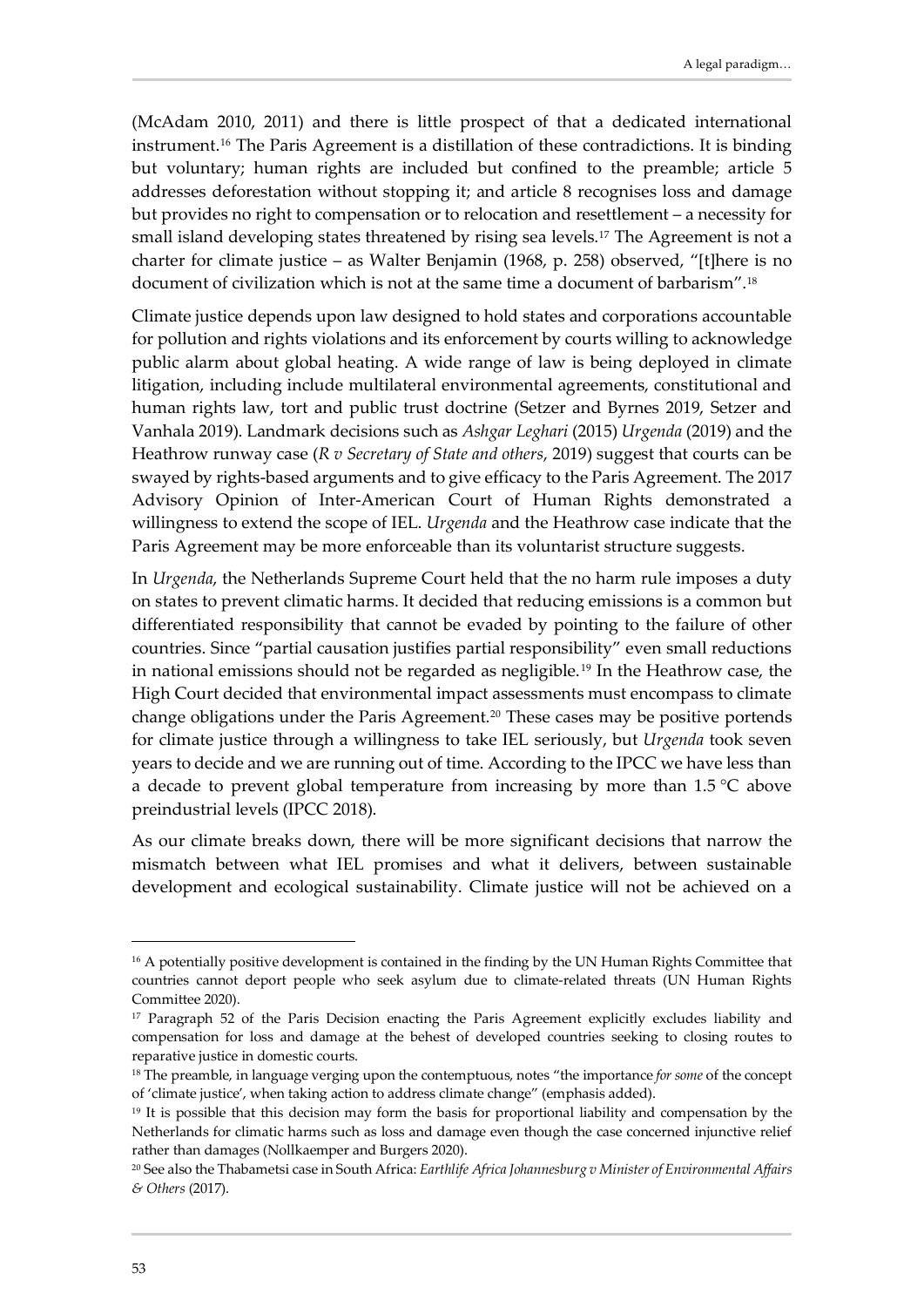piecemeal basis but only through a thoroughgoing onto-epistemological paradigm shift that reflects the scale and urgency of the Anthropocene-Capitalocene.

#### <span id="page-10-0"></span>**3. Un-Sustainable development**

Sustainable development became a core component of IEL with the Brundtland Commission's report to the World Conference on Environment and Development in 1987 (WCED 1987). *Our Common Future* argued that endless economic growth in pursuit of social justice is compatible with a healthy environment, the so-called triple bottom line. The Brundtland definition – "Sustainable development is development that meets the needs of the present without compromising the ability of future generations to meet their own needs" (WCED 1987, p. 43) – is the predominant concept of development despite sustained critique by postdevelopment scholars (Sachs 1992, Escobar 2011). The problem is that mainstream models of development – "one of the oldest and most powerful of all Western ideas" (Hettne 1995, p. 29) – have always been predicated upon extractive economic growth that is intrinsically destructive of the environment. Eduardo Gudynas (2011) argues that the development has repeatedly been declared dead but staggers on in zombie forms. Neoliberal globalisation has trade and primary engine of growth and development, whereas climate justice requires a *Grundnorm* of ecological sustainability as the yardstick by which economic activity is measured.

The likelihood that the Sustainable Development Goals (SDGs) will be achieved during the next decade is small, not least because the unenforceable and under-resourced.<sup>21</sup> As Hamilton (2003, p. 184) writes, "[t]he development mentality is the daily manifestation of growth fetishism". Law may not be a direct driver of unsustainability but does little to impede it.

If development is the problem it is inconceivable how alternative forms *of* development can offer a solution. This is the central insight offered by proponents of alternatives *to* development such varieties of *buen vivir* (living well) based upon Andean cosmovisions that promote modes of living not defined by Eurocentric notions of growth and progress – pluralistic onto-epistemologies which reject the instrumentalisation and commodification of social life and nature (Gudynas 2016, pp. 727-728), and accept the agency of non-human entities and the co-dependence of humans and nature. They promote a communitarian ethos based upon harmony with nature and respect for *Pachamama* (Mother Earth) as the source of life (Acosta 2010, Acosta and Gudynas 2011) because the wellbeing of humans, other species and nature is indivisible. *Buen vivir* "calls for a 'biocentric' understanding of life in which Nature has rights of its own and an intrinsic significance regardless of its value for human life" (Ramírez 2010, p. 24); as such, it is intrinsically oriented towards climate justice for all species and the planet. *Buen vivir* and the rights of nature have been incorporated into the constitutions of Ecuador (2008) and Bolivia (2009),<sup>[22](#page-10-2)</sup> albeit with contradictory results. *Buen vivir* is not a simple, ready-

<span id="page-10-1"></span><sup>21</sup> The IPCC (2018, p. 44) drily observes that sustainable development "will be exceedingly difficult, if not imposible" without "societal transformation and rapid implementation of ambitious greenhouse gas reduction measures".

<span id="page-10-2"></span>**<sup>22</sup>** The Ecuadorian Constitution (2008) guarantees the rights of *buen vivir* (articles 12–34) and grants rights to nature (articles 71–74). In Bolivia, *buen vivir* informs the 2009 Constitution, which does not grant rights to nature. However, *Pachamama* is protected under the Law of the Rights of Mother Earth (Law 071 of the Plurinational State) passed by the Plurinational Legislative Assembly on 21 December 2010 (Nuñez 2019).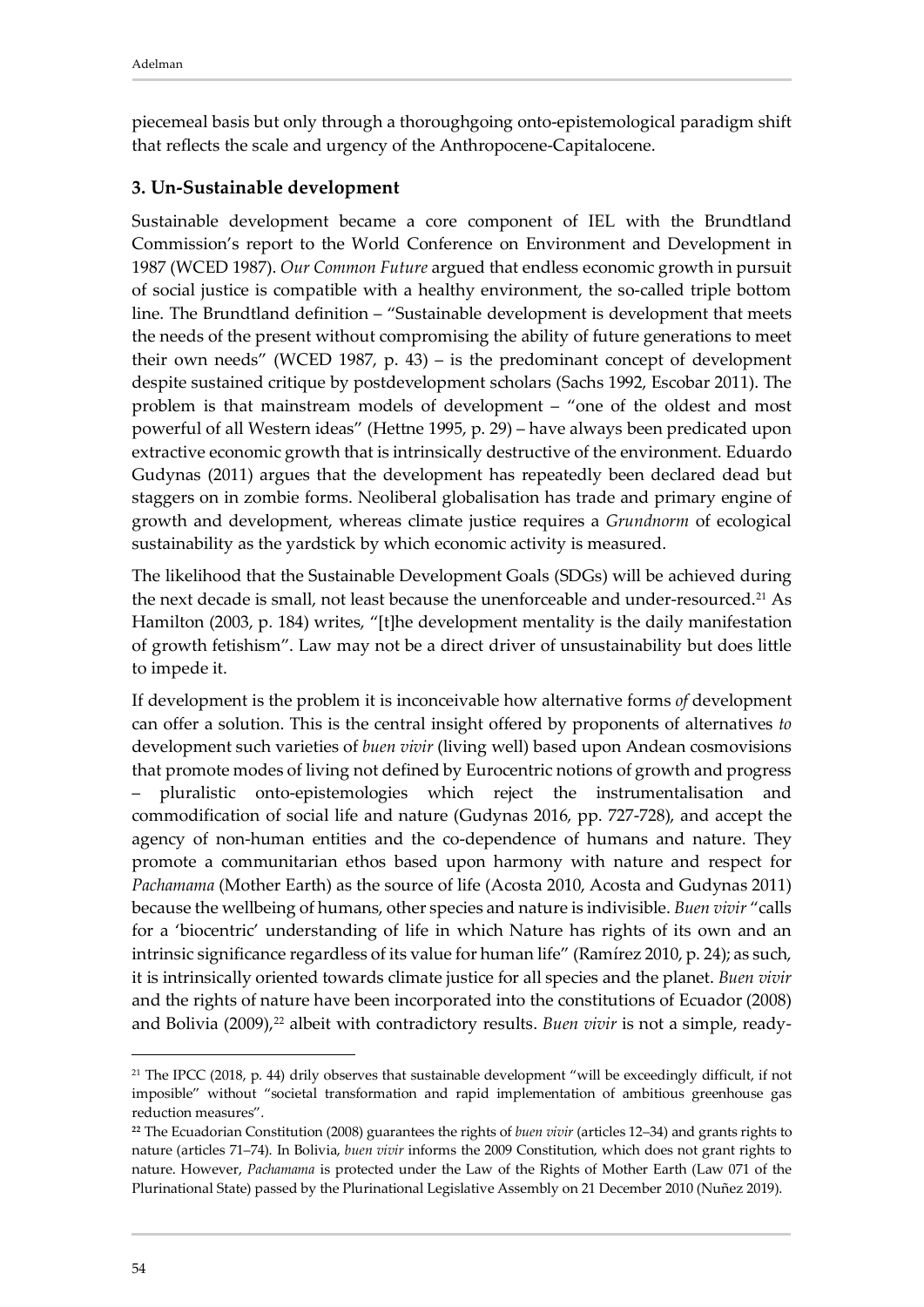made alternative to Western forms of development (Ramírez–Cendrero 2017); rather, it offers alternative ways of being, seeing and knowing – epistemologies of humility – that treat nature as a partner rather than a threat, as a living entity rather than the mere surround for human exceptionalism implied by Eurocentric notions of environment.<sup>[23](#page-11-1)</sup>

## <span id="page-11-0"></span>**4. Towards a paradigm shift**

Andreas Philippopoulos-Mihalopoulos calls for a critical environmental law that "exerts a radical critique of traditional legal and ecological foundations, while proposing in their stead a new, mobile, material and acentric environmental legal approach" in an open ecology that "combines the natural, the human, the artificial, the legal, the scientific, the political, the economic and so on, on a plane of contingency and fluid boundaries" (Philippopoulos-Mihalopoulos 2015, p. 57). He calls for a:

*radical theoretical reconfiguration of environmental law, one that will no longer rely on the* old semantics of environment as resource, of the human as centre, of the logocentric idolisation of public participation, of illusionary discursive consensus, of causality proven and best means measured. Only a radical rethinking that will distance itself from the above and live up to the challenge of environmental degradation will bring the kind of environmental action that is required, targeting the root rather than the symptom and assisting environmental law in its crystallisation as a truly radical legal discipline. (Philippopoulos-Mihalopoulos 2011b, p. 25; emphasis in original)

Earth jurisprudence (also known as Wild Law) aspires to such a radical reconfiguration. It correctly identifies private property as a fundamental impediment to ecological sustainability and aims to supplant anthropocentrism with a radical ecocentrism (Cullinan 2011, Burdon 2015, Howe 2017).<sup>[24](#page-11-2)</sup> Cormac Cullinan argues that all beings have fundamental rights, including "the right to exist, to a habitat or a place to be and to participate in the evolution of the Earth community" (Cullinan 2011, p. 13). Earth jurisprudence argues that all living entities are entitled to rights and respect (Magallanes 2015, Kaufmann and Martin 2017, Cano Pecharroman 2018). Nearly fifty years after Christopher Stone asked why trees should not have rights (Stone 1972), countries as disparate as Colombia and New Zealand have demonstrated that there is no doctrinal impediment to legal protection for rivers (Krämer 2020).

To state the obvious, nature has always shaped the form and content of law, particularly through the commodification of nature as private and sovereign property. International law originated in rules designed to legitimate the appropriation of natural resources and unequal ecological exchange. But nature has been treated as a backdrop rather than an actor – as environment. Paradoxically, nature's influence increases when its agency is denied. Global heating increasingly shapes the US legal system through its absence; no other government is so obsessed about a problem whose existence it denies.

The rupture to the Earth system in the Anthropocene is law's defining feature. It disrupts all bodies of law from property, company, tort and criminal law to environmental law. Climate breakdown exposes the gap between Earth system governance and neoliberal

<span id="page-11-1"></span><sup>&</sup>lt;sup>23</sup> I have chosen to focus on Andean cosmovisions but there is a growing literature on other approaches such as degrowth (see the contributions to *Capitalism Nature Socialism* 30(2), (Engel-Di Mauro 2019), steady state economics and the Green New Deal (Pettifor 2019).

<span id="page-11-2"></span><sup>&</sup>lt;sup>24</sup> This risks creating an inverted nature-society dualism that I address below.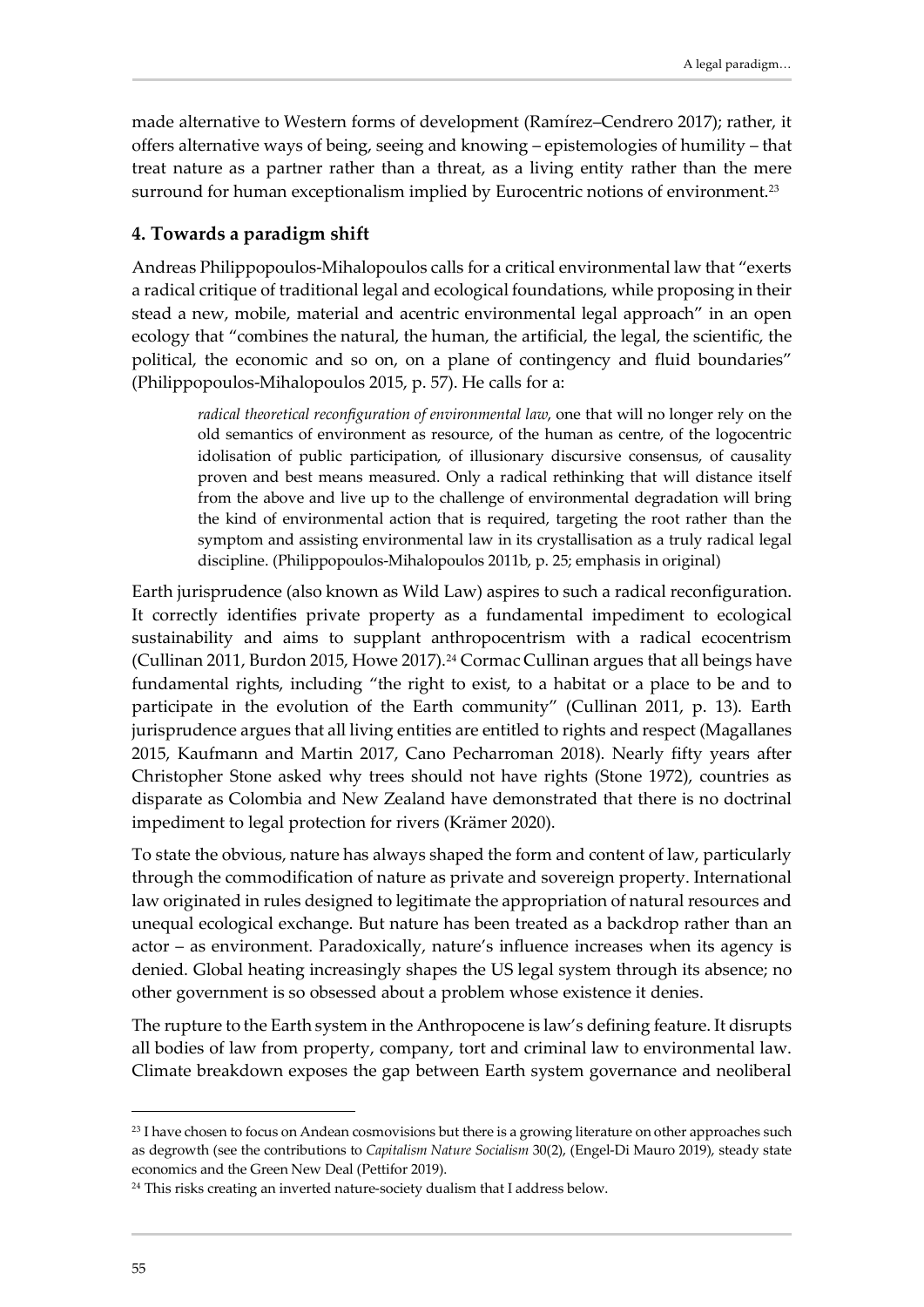globalisation and between liberal legality and the holistic, systemic thinking needed to deal with the crisis. Actants (Latour 2009) and assemblages (Deleuze and Guattari 1988) such as rising temperatures and sea levels, warming oceans, tropical storms, wildfires and zoonotically transmitted coronaviruses possess greater agential, jurisgenerative power than legal theorists are generally willing to acknowledge[.25](#page-12-0) As Coole and Frost (2010, p. 9) argue, "materiality is always something more than 'mere' matter: an excess, force, vitality, relationality, or difference that renders matter active, self-creative, productive, unpredictable". The facticity of inter-relational, entangled corporeality has always shaped law but rarely been acknowledge.

A central paradox of the Anthropocene is the growing powerlessness of human hyperagents in the face of nature's agency. For some, the solution is to extend this hyperagency through new technologies designed fix the problems caused by humanity's experiment with the climate (Hamilton 2017) such as geoengineering (Adelman 2017a). Indigenous people have always understood that violence perpetrated against nature would provoke consequences beyond human control.

Arguing that the Anthropocene compels us to abandon the sovereign-centric mental cartographies of the global and the local, Bruno Latour identifies the Terrestrial as both a new condition and the site of law and politics in the New Climatic Regime.[26](#page-12-1) The "Terrestrial is bound to the earth and to land, but it is also *a way of worlding*, in that it aligns with no borders, transcends all identities" (Latour 2018, p. 54; emphasis in original). It is less a framework for human action than a new political actor with effects on law and justice that cannot be ignored (*Ibid.*, p. 42). The Terrestrial indicates the need for fundamentally new ways of understanding the human condition as inextricably linked to the fate of the biosphere and biodiversity; it "is literally drawing another world, as different from "nature" as from what used to be called the 'human world' or 'society'" (Latour 2018, p. 80).

Latour argues that the only way to reconnect the social and the ecological is through a system of engendering that:

brings into confrontation agents, actors, animate beings that all have distinct capacities for reacting. It does not proceed from the same conception of materiality as the system of production, it does not lead to the same epistemology, and it does not lead to the same form of politics. It is not interested in producing goods, for humans, on the basis of resources, *but in engendering terrestrials* – not just humans but all terrestrials. (Latour 2018, pp. 82-83; emphasis in original)

The New Climatic Regime requires us to focus on the *geo-social* impacts of human activity and the social agency of nature and entails a paradigm shift from understanding "nature-as-universe" to "nature-as-process". This paradigm shift must extend to law and reflect new materialist approaches to post-anthropocentric, posthuman agency and subjectivity in the Anthropocene.

<span id="page-12-0"></span><sup>&</sup>lt;sup>25</sup> Jurisgenerative refers to "the law's capacity to create a normative universe of meaning which can often escape the 'provenance of formal lawmaking'" (Benhabib 2011, p. 125).

<span id="page-12-1"></span><sup>&</sup>lt;sup>26</sup> Latour contends that we must reject both the Global, the end point of the discredited project of modernity, and the Local, the fall-back position of critics of globalism. Those "who continue to flee toward the Global and those who continue to take refuge in the Local" fail to comprehend the scale of change in the geo-human history of the Anthropocene (Latour 2018, p. 51).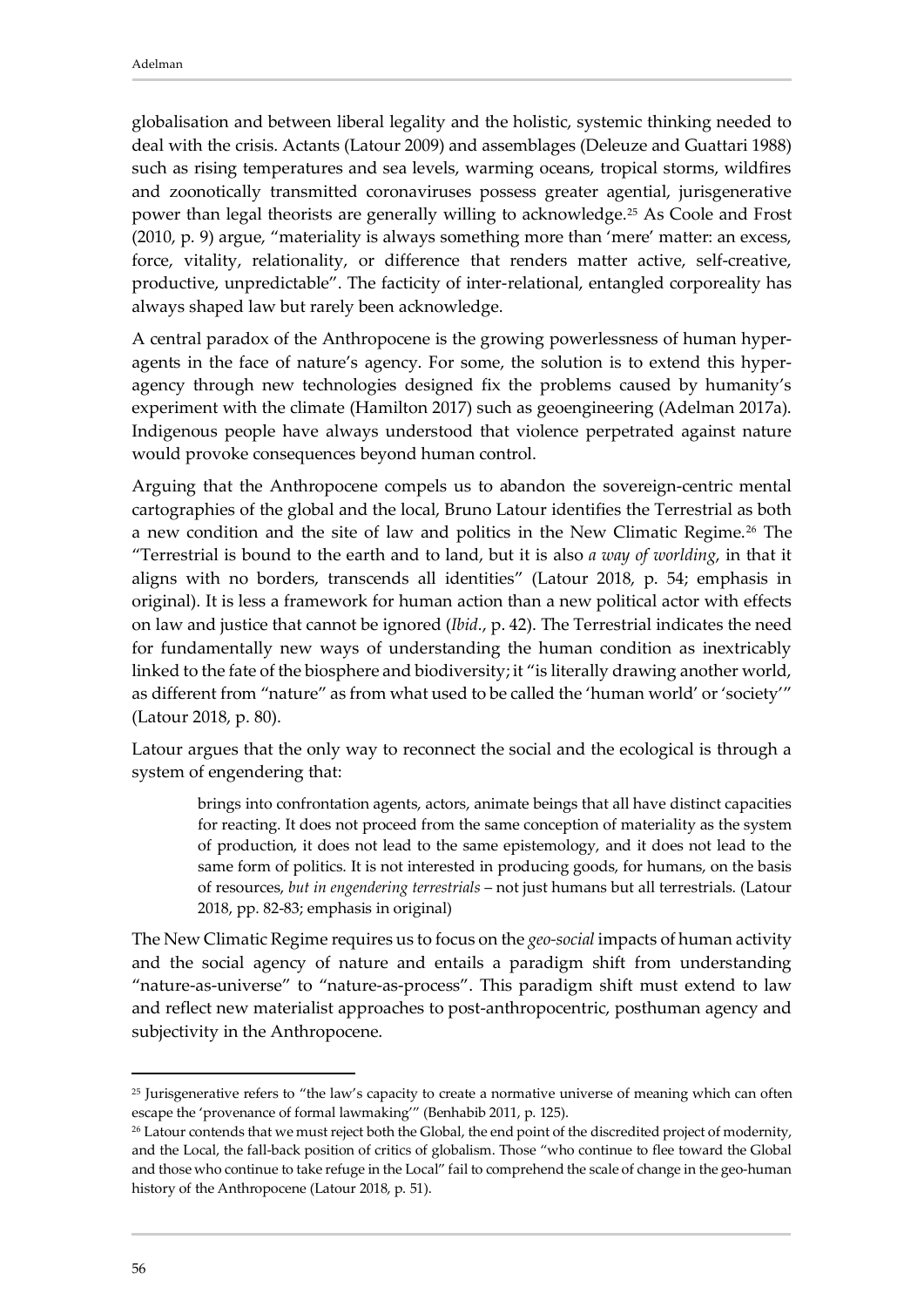#### <span id="page-13-0"></span>*4.1. New materialism*

In Connolly's (2011, p. 31) view, "the biggest mistake by theories of exclusive human agency is to constitute the rest of the world as if it were a set of mere objects". Materiality is not merely the matter that surrounds human activity, it has agentic capacities and effectivity (Bennett 2010, p. ix). As Coole and Frost (2010, pp. 3-4) argue, what is therefore at stake in new materialism is:

nothing less than a challenge to some of the most basic assumptions that have underpinned the modern world, including its normative sense of the human and its beliefs about human agency, [and] (…) its material practices such as the ways we labour on, exploit and interact with nature.

New materialism thinking reveals the ways in which climate justice is linked to ontological knowledge derived from human corporeality, situated experience, and our interrelations with other living entities. Vulnerability theorists such as Martha Fineman argue that justice should be grounded in an understanding of the vulnerability of individuals embedded in nature rather than the invulnerable, fictitious Kantian subject of liberal legality (Fineman 2013).[27](#page-13-1) New materialist approaches seek to overturn the anthropocentrism-ecocentrism binary by problematizing nature in an immersive entanglement within "incalculable, interconnected material agencies that erode even our most sophisticated modes of understanding" (Alaimo 2010, p. 124).

New materialism challenges a foundational myth of positive law, the notion that humans are the sole source of law because it disturbs "the conventional sense that agents are exclusively humans who possess cognitive abilities, intentionality and freedom to make autonomous decisions and the corollary presumption that humans have the right or ability to master nature" (Coole and Frost 2010, p. 10). As a consequence, the role of nature as a legal actor is rarely acknowledged despite the reality that biota, whether conscious or not, are continuously altering, becoming, shifting, striving (Bennett 2010) and interacting with human beings in ways that generate or modify law.[28](#page-13-2)

New materialist thinkers such as Bennett (2004, 2010), Braidotti (2006) and Barad (2007, 2008) advance posthumanist, hybrid models in which humans share agency in relational assemblages (De Lucia 2013). Barad maintains that "*phenomena are produced through complex intra-actions of multiple material-discursive apparatuses of bodily production*" (Barad 2001, 87; emphasis in original). Material entities not as ontologically discrete but constituted in contingent relations of entanglement.

Matter is not immutable or passive. It does not require the mark of an external force like culture or history to complete it. Matter is always already an ongoing historicity (…) matter does not refer to a fixed substance; rather, matter is substance in its intra-active becoming - not a thing, but a doing, a congealing of agency. Matter is a stabilizing and destabilizing process of iterative intra-activity. (Barad 2003, p. 822)

Thus, for Barad (2003, p. 826), "agency is cut loose from its traditional humanist orbit (…) [not] aligned with human intentionality or subjectivity" because other animate

<span id="page-13-1"></span><sup>&</sup>lt;sup>27</sup> This is consistent with the intrinsic postanthropocentric tendency in environmental studies to mutate into "neomaterialist variations" (Braidotti 2017, p. 84).

<span id="page-13-2"></span><sup>28</sup> Bonneuil and Fressoz (2016, p. 198) argue that the Anthropocene can equally be understood as the Agnotocene, the age of wilful ignorance.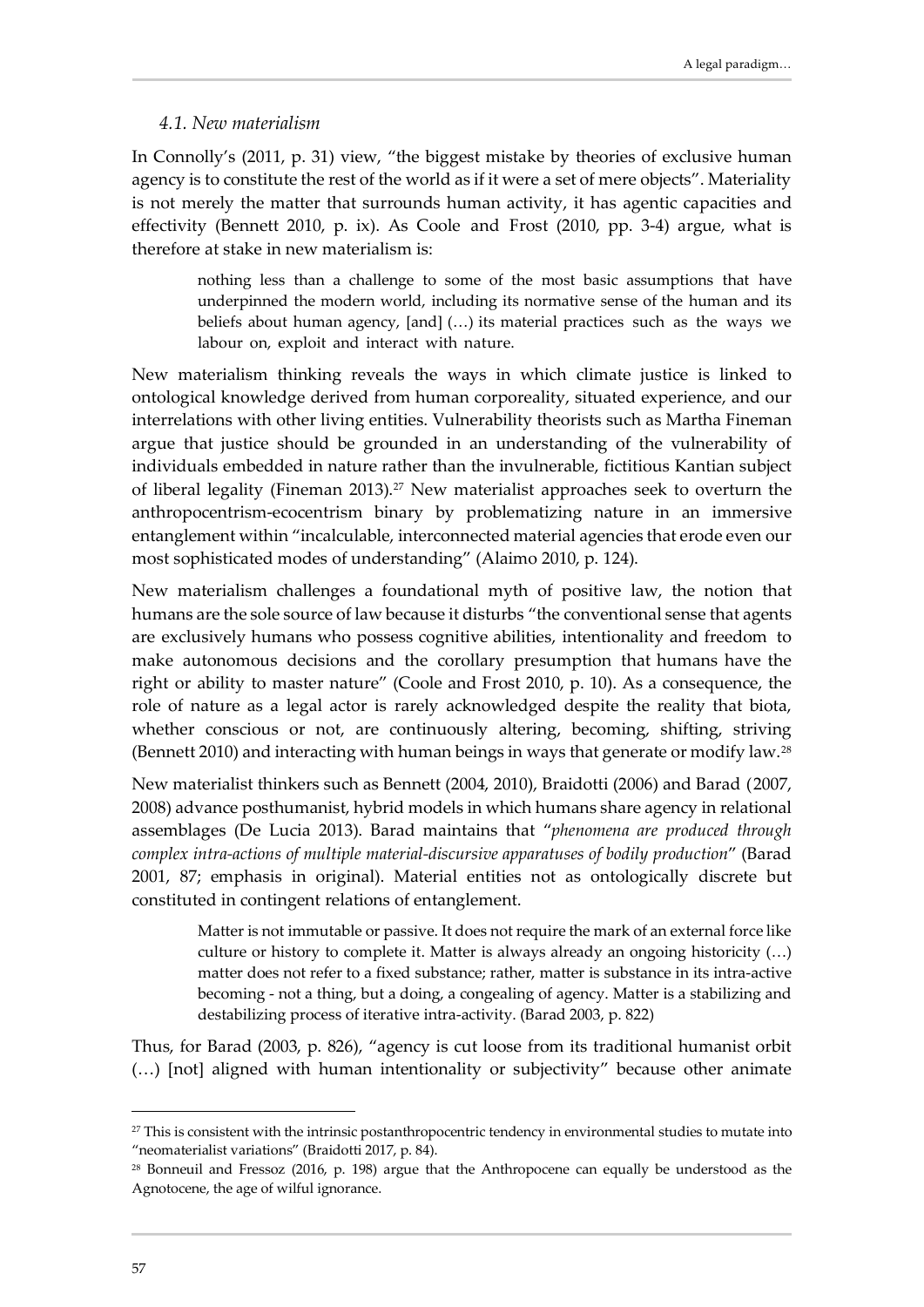organisms; material things; spaces and places and their surrounding natural and built environments; and material forces including gravity and time have agential capacities as well as human beings and the elements from which are comprised (Fox and Alldred 2018). There is a similar spread of ontological types with agentic capacity or thing power in Bennett's vital materialism (Bennett 2004), in which "[e]dibles, commodities, storms, and metals act as quasi agents, with their own trajectories, potentialities and tendencies" (Watson 2013, p. 147).<sup>[29](#page-14-0)</sup> It follows that "there are not organisms on one side and an environment on the other, but a coproduction by both. *Agencies* are redistributed" (Latour 2018, p. 76; emphasis in original).

The onto-epistemological challenge is to conceive ourselves as critters open to new forms of hybridisation in human-non-human networks rather than as an exceptional, solipsistic species (Haraway 2016), and thereby to overturn the anthropocentricity of Eurocentric law and rationality.[30](#page-14-1)

Margaret Davies (2017) describes the corporeal impacts of climatic harms on humans embedded in natureculture,<sup>[31](#page-14-2)</sup> which produces the focus of new materialism:

on situating the human, including human meaning and human subjectivity, in a material world where all matter, living and non-living, is related, where objects have their own vitality and resistance, and where agency emerges in relation rather than as an existing quality. (Davies 2017, p. 66)

Materialist legal theory that takes the "living planet and its ecological characteristics seriously" in ways that IEL has failed to do because:

Materialism foregrounds the undivided space of natureculture in which everything subsists – as with the material–discursive distinction with which it is related, nature– culture collapses as a distinction when we see that existence is constituted by a highly mobile relationality between humans and the entire non-human world. (Davies 2017, p. 72)

Critiques of new materialism range from pointing out its contradictions to outrage at its claims. Amongst the former is Arias-Maldonado (2015), who asks whether it is possible to reconcile the agential capacity of non-human actants with the primacy given to human beings in the Anthropocene? Do human cognition and consciousness place them at the apex of a hierarchy of agency despite their growing powerlessness? Amongst the latter, Malm (2018) furiously derides constructivist views about the death of nature. In Malm's view, only conscious actors have agency (which is not certain for non-human actors) because acting in the absence of reasons is not real agency. Condemning Vogel's (2015) literalist construction of nature as empirically false and Latour's hybridism as another form of Cartesianism, Malm approvingly cites Soper's realist definition of nature as "those material structures and processes that are *independent* of human activity (in the sense they are not a humanly created product) and whose forces and causal powers are

<span id="page-14-0"></span><sup>29</sup> Vogel (2015) describes the intrinsic wildness of buildings that continually change in ways that escape human control.

<span id="page-14-1"></span><sup>30</sup> Philippopoulos-Mihalopoulos (2011a) challenges the idea of the environment as a surrounding context with humans at its centre because there is no centre that can be occupied. Anthropocentric attempts to place humans at the centre are unsustainable in all senses of the word.

<span id="page-14-2"></span><sup>&</sup>lt;sup>31</sup> The concept of natureculture is borrowed from Haraway (1997). It underpins an epistemology based upon the demolition of boundaries between animal and human, and the technological and the organic.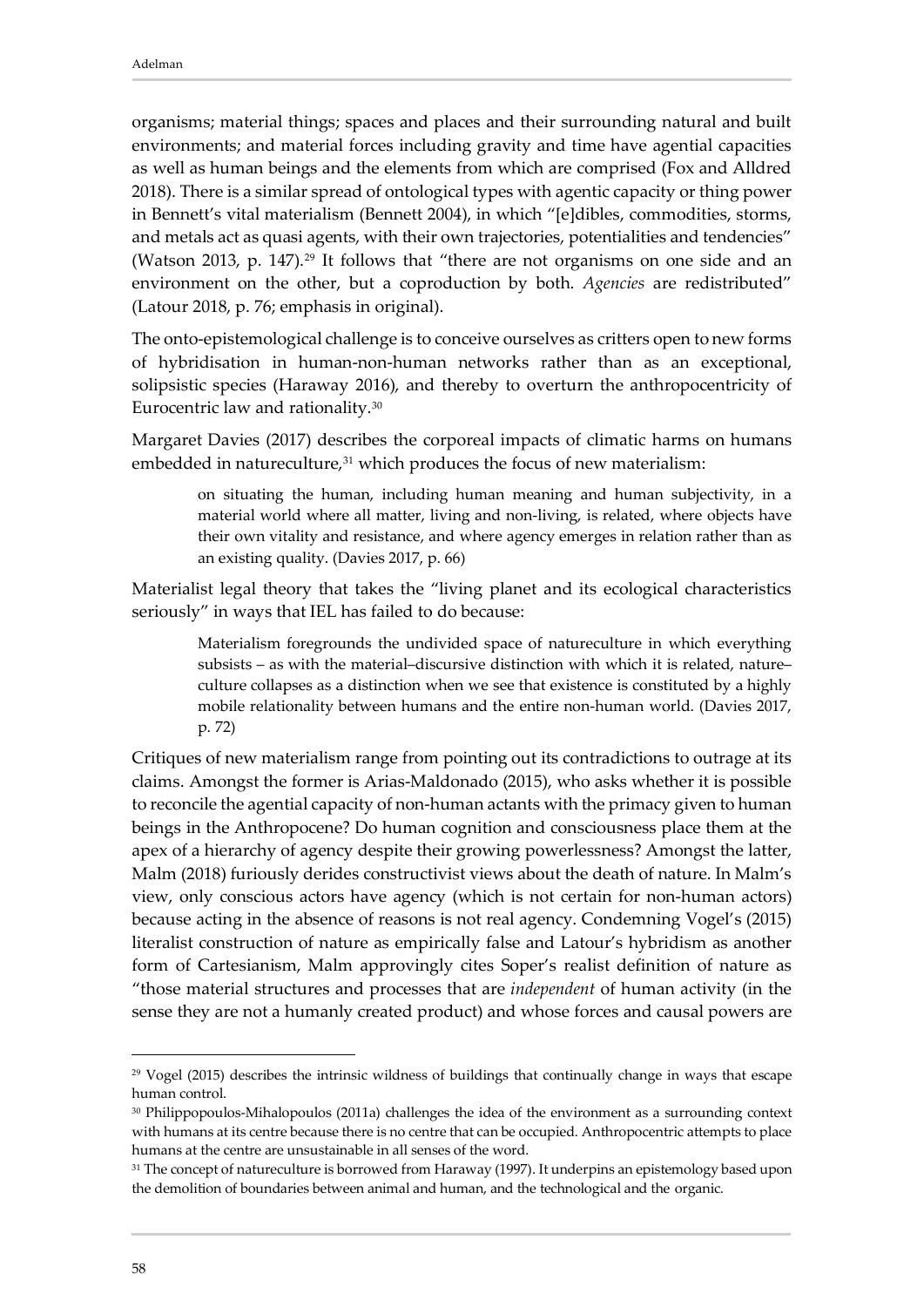the necessary conditions of every human practice, and determine the possible forms it can take" (Soper 1995, pp. 132-3; emphasis added). The problem that Malm does not adequately address it that is difficult to identify any natural structures and processes unaffected by human activity or, in many cases, intensified by it.

#### <span id="page-15-0"></span>**5. Conclusion**

The Anthropocene is the story – the geohistory – of an exceptional species increasingly disempowered by hubris, a tale about its escape from environmental determinism through telluric power that has summoned new forms of posthuman form environmental determinism which cannot be evaded. This trope simultaneously overestimates human's ability to tame nature and diminishes their responsibility for seeking to do so. New materialism exposes the limits of this discourse by demonstrating the influence of non-human agents on natureculture, including law. It points to possibilities for posthuman ethics, politics and legal theory rooted in post-anthropocentric epistemologies of humility, care and stewardship informed by indigenous cosmologies and vulnerability theory – for a "relational ethics that values cross-species, transversal alliances with the productive and immanent force of *zoe*, or nonhuman life" (Braidotti 2016, p. 23). New materialism challenges the assumption that humans are the exclusive originators of law rather than the co-construction of human and non-human networks in natureculture.

Anna Grear (2017a, p. 92) argues that our understanding of environment and the grounds of environmental law's ontology is destabilised when matter evades conventional categorisations and linear conceptions of causality. Grear argues that "foregrounding material factors and reconfiguring our very understanding of matter will *necessarily* transform law's fundamental construct of 'the environment'" (*Ibid.*, p. 92; emphasis in original) if we respond to the urgent need to reconceptualise what it means to be human in a climate and ecological emergency. She argues that the decentred subject "presented with a demand for epistemic humility" and reconceived as an interdependent actant in a web of dependencies opens the path to a genuine ecological epistemology Grear (2017a, p. 93).[32](#page-15-1)

This is the path to a paradigm shift towards a materialist legal theory no longer trapped anthropocentric, binary, exclusionary, hierarchical thinking. Climate justice is impeded so long as law fails to acknowledge the ontological co-dependence of humans and nature and their interwoven wellbeing by incorporating the insights of Earth System science and the challenges of the Anthropocene-Capitalocene (Kotzé *et al*. 2021). Accepting the agentic capacities of non-human actants does not imply the abandonment of ethical responsibility. On the contrary, it calls for heightened awareness of the injustices that arise from unreflexive human agency, and new forms of responsibilisation in the form of a planetary ethics sensitive to our co-constitutive, inter-corporeal entanglements with non-human entities (Adelman 2021). New materialist reconceptualisations of matter, mattering and agency offer an expanded conception of justice in general and climate justice in particular.

<span id="page-15-1"></span><sup>&</sup>lt;sup>32</sup> On the shift to a radical ecological epistemology see Haraway 2008, pp. 3-4, 11.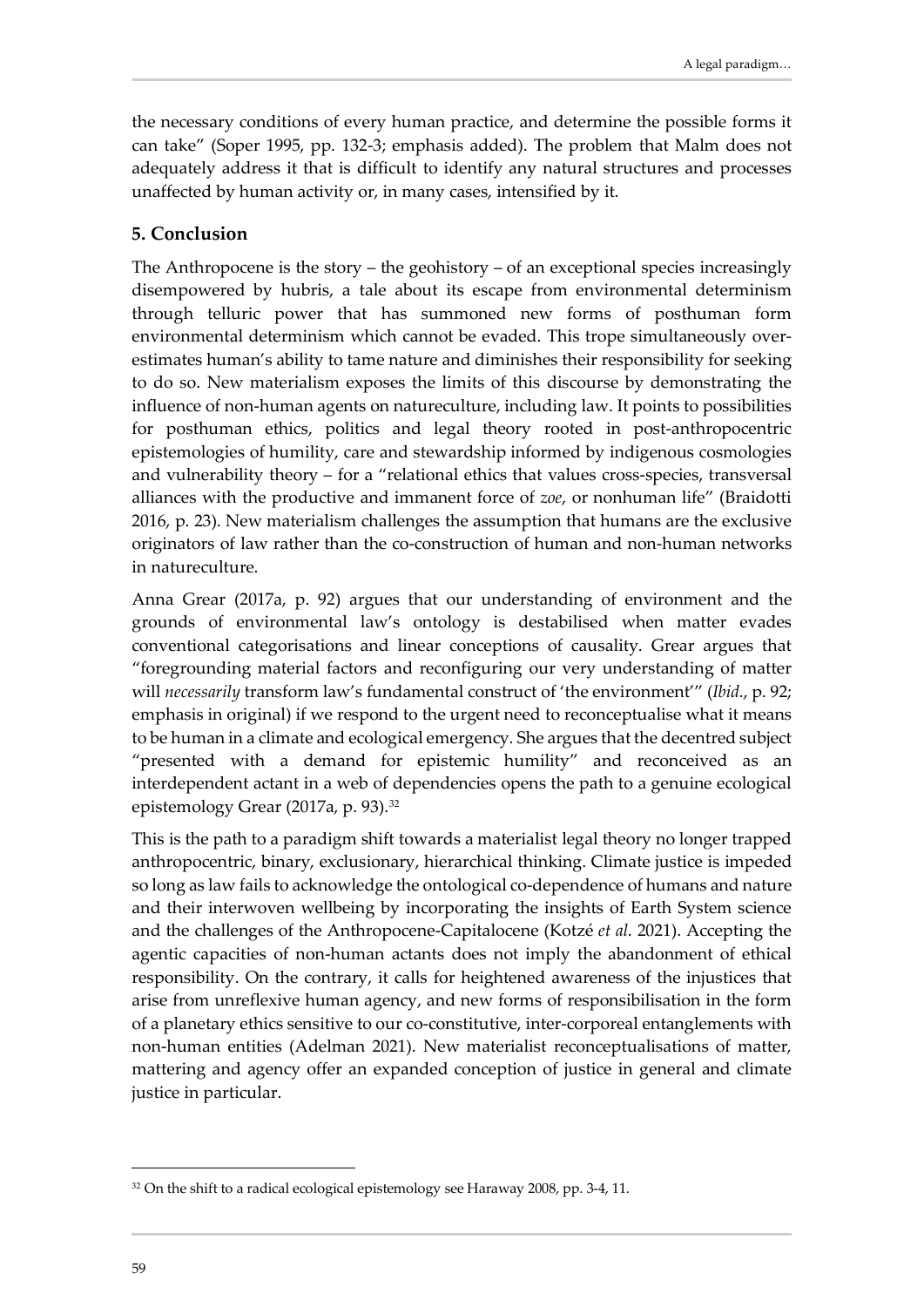The COVID-19 pandemic has laid bare the scale of the ideological breakdown of neoliberal models of development, its inadequacy in the face of an existential threat that it impels and multiplies, shown that economic, political and legal orthodoxies are neither natural nor inevitable, and that the future of humanity is our choice. To avoid relapsing into the abnormal, we must think differently because climate justice will not be delivered by business and law as usual.

#### <span id="page-16-0"></span>**References**

- Acosta, A., 2010. El Buen (con) Vivir, una utopía por (re)construir: Alcances de la Constitución de Montecristi. *OBETS. Revista de Ciencias Sociales* [online], 6(1), 35– 67. Available from:<https://doi.org/10.14198/OBETS2011.6.1.03> [Accessed 15 September 2020].
- Acosta, A., and Gudynas, E., 2011. La renovación de la crítica al desarrollo y el buen vivir como alternativa. *Utopıa y Praxis Latinoamericana* [online], 16(53), 71–83. Available from:<https://www.redalyc.org/articulo.oa?id=27919220007> [Accessed 15 September 2020].
- Adelman, S., 2015. Epistemologies of Mastery. *In:* A. Grear and L.J. Kotzé, eds., *Research Handbook on Human Rights and the Environment*. Cheltenham: Edward Elgar, 9-27.
- Adelman, S., 2017a. Geoengineering: Rights, Risks and Ethics. *Journal of Human Rights and the Environment* [online], 8(1), 119–138. Available from: <https://doi.org/10.4337/jhre.2017.01.06> [Accessed 15 September 2020].
- Adelman, S., 2017b. Rethinking Global Environmental Governance. *In:* E. Daly, J. May and L. Kotzé, eds., *New Frontiers in Global Environmental Constitutionalism* [online]. Nairobi: UNEP, 296–307. Available from: [https://wedocs.unep.org/bitstream/handle/20.500.11822/20819/Frontiers-](https://wedocs.unep.org/bitstream/handle/20.500.11822/20819/Frontiers-Environmental-Constitutionalism.pdf?sequence=1&isAllowed=y)[Environmental-Constitutionalism.pdf?sequence=1&isAllowed=y](https://wedocs.unep.org/bitstream/handle/20.500.11822/20819/Frontiers-Environmental-Constitutionalism.pdf?sequence=1&isAllowed=y) [Accessed 15 September 2020].
- Adelman, S., 2018. The Sustainable Development Goals, Anthropocentrism and Neoliberalism. *In:* D. French and L. Kotzé, eds., *Sustainable Global Goals: Law, Theory and Implementation*. Cheltenham: Edward Elgar, 15-40.
- Adelman, S., 2021. Modernity, Anthropocene, Capitalocene and the Climate Crisis. *In:* D. Hillier and A. Grear, eds., *The Great Awakening: New Modes of Life Amidst Capitalist Ruins*. Goleta: Punctum Books.
- Adelman, S., forthcoming 2021. Planetary Boundaries, Planetary Ethics and Climate Justice in the Anthropocene. *In:* D. French and L.J. Kotzé, eds., *Research Handbook on Law, Governance and Planetary Boundaries*. Cheltenham: Edward Elgar.
- Agamben, G., 1998. *Homo Sacer: Sovereign Power and Bare Life*. Stanford University Press.
- Agamben, G., 2005. *State of Exception*. University of Chicago Press.
- Alaimo, S., 2010. *Bodily Natures: Science, Environment and the Material Self*. Bloomington/Indianapolis: Indiana University Press.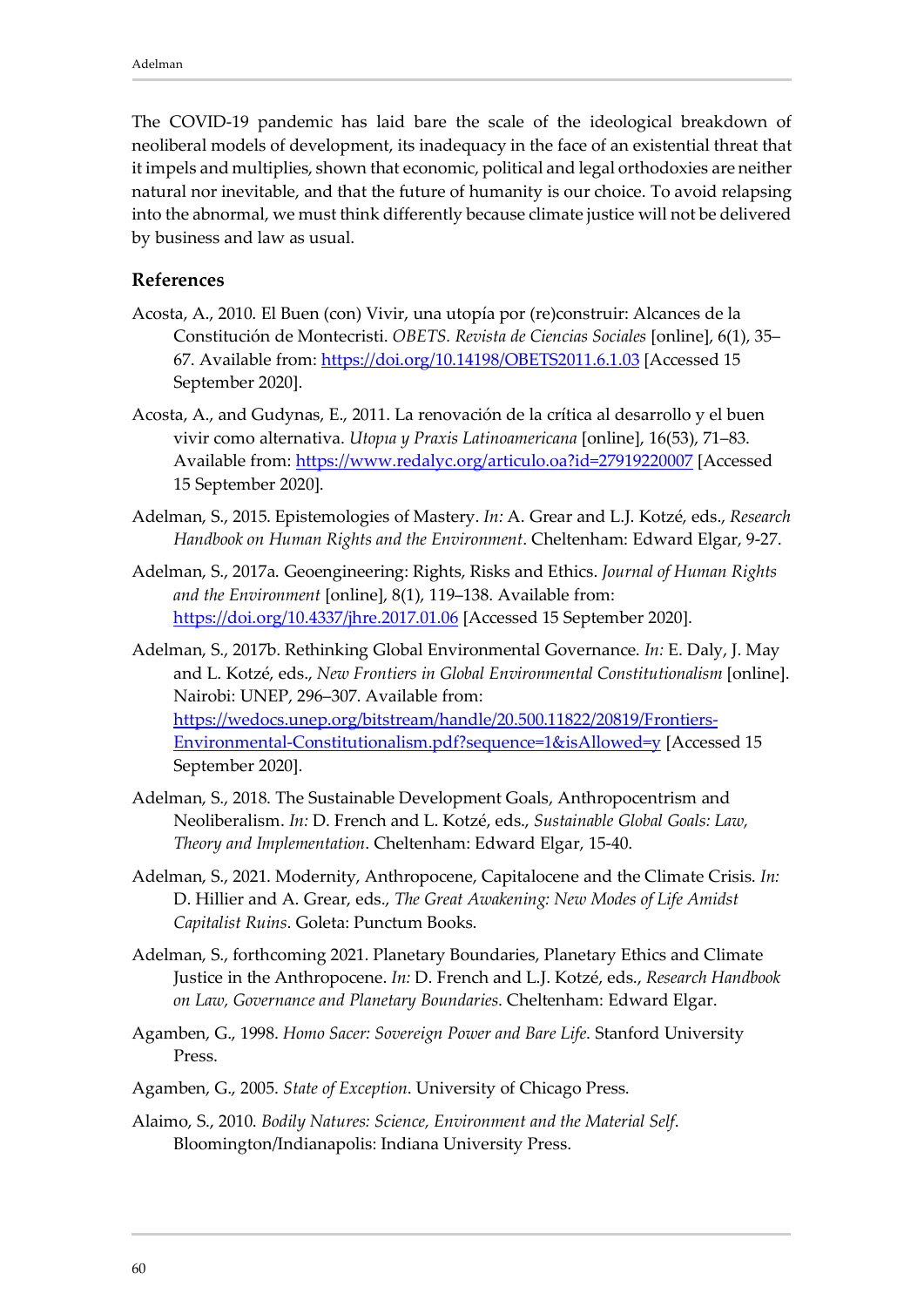- Anghie, A., 2007. *Imperialism, Sovereignty and the Making of International Law*. Cambridge University Press.
- Arias-Maldonado, M., 2015. *Environment and Society: Socionatural Relations in the Anthropocene*. London: Springer.
- *Ashgar Leghari v Federation of Pakistan* (W.P. No. 25501/2015). Lahore High Court Green Bench.
- Atapattu, S., 2016. Climate Change, International Environmental Law Principles, and the North-South Divide. *Transnational Law & Contemporary Problems,* 26(2), 247- 262.
- Barad, K., 2001. Re(con)figuring space, time, and matter. *In:* M. DeKoven, ed., *Feminist Locations: Global and Local, Theory and Practice*. New Brunswick: Rutgers University Press, 75–109.
- Barad, K., 2003. Posthumanist performativity: Toward an understanding of how matter comes to matter. *Signs: Journal of women in culture and society* [online], 28(3), 801- 831. Available from:<https://doi.org/10.1086/345321> [Accessed 15 September 2020].
- Barad, K., 2007. *Meeting the Universe Halfway: Quantum Physics and the Entanglement of Matter and Meaning*. Durham: Duke University Press.
- Barad, K., 2008. Posthumanist Performativity: Toward an Understanding of How Matter Comes toMatter. *In:* S. Alaimo and S.J. Hekman, eds., *Material Feminisms*. Bloomington/Indianapolis: Indiana University Press.
- Benhabib, S., 2011. *Dignity in Adversity: Human Rights in Troubled Times*. Cambridge University Press.
- Benjamin, W., 1968. *Illuminations: Essays and Reflections.* New York: Schocken Books.
- Bennett J., 2004. The force of things: Steps toward an ecology of matter. *Political theory* [online], 32(3), 347-372. Available from:<https://doi.org/10.1177/0090591703260853> [Accessed 15 September 2020].
- Bennett, J., 2010. *Vibrant Matter: A Political Ecology of Things*. Durham: Duke University Press.
- Bonneuil, C., and Fressoz, J.B., 2016. *The Shock of the Anthropocene: The Earth, History and Us*. Trans.: D. Fernbach. London: Verso.
- Braidotti, R., 2006. Posthuman, all too human: Towards a new process ontology. *Theory, Culture & Society* [online], 23(7-8), 197-208. Available from: <https://doi.org/10.1177/0263276406069232> [Accessed 15 September 2020].
- Braidotti, R., 2016. Posthuman critical theory. *In:* D. Banerji and M.R. Paranjape, eds., *Critical Posthumanism and Planetary Futures*. New Delhi: Springer, 13-32.
- Braidotti, R., 2017. Critical posthuman knowledges. *The South Atlantic Quarterly* [online], 116(1), 83-96. Available from:<https://doi.org/10.1215/00382876-3749337> [Accessed 15 September 2020].
- Brondizio, E.S., *et al*., 2019. *Global assessment report on biodiversity and ecosystem services of the Intergovernmental Science-Policy Platform on Biodiversity and Ecosystem Services.*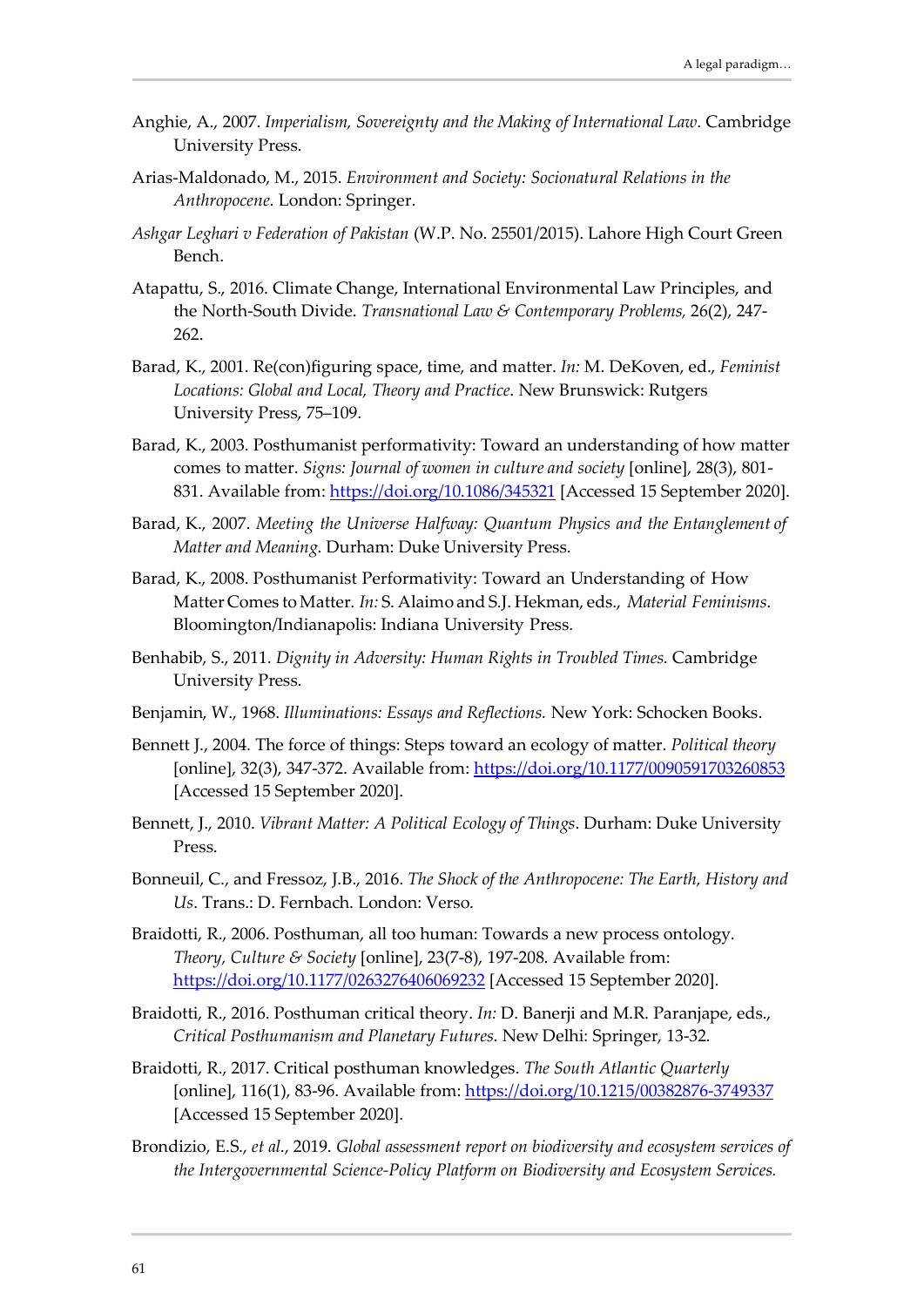[online]. Bonn: IPBES Secretariat. Available from: [https://ipbes.net/global](https://ipbes.net/global-assessment)[assessment](https://ipbes.net/global-assessment) [Accessed 15 September 2020].

- Burdon, P.D., 2015. *Earth Jurisprudence: Private Property and the Environment*. Abingdon: Routledge.
- Cano Pecharroman, L., 2018. Rights of nature: rivers that can stand in Court. *Resources* [online], 7(1), 13-27. Available from:<https://doi.org/10.3390/resources7010013> [Accessed 15 September 2020].
- Capra, F., and Mattei, U., 2015. *The Ecology of Law: Toward a Legal System in Tune with Nature and Community*. San Francisco: Berrett–Koehler.
- Code, L., 2006. *Ecological Thinking: The Politics of Epistemic Location.* Oxford University Press.
- Connolly, W., 2011. *A World of Becoming*. London: Duke University Press.
- Coole, D., and Frost, S., 2010. *New Materialisms: Ontology, Agency, and Politics*. Durham: Duke University Press.
- Crutzen, P., 2002. Geology of Mankind. *Nature* [online], 415(4687), 23-23. Available from:<https://doi.org/10.1038/415023a> [Accessed 15 September 2020].
- Crutzen, P., and Stoermer, E., 2000. The Anthropocene. *The International Geosphere– Biosphere Programme (IGBP): A Study of Global Change of the International Council for Science (ICSU)* [online], nº 41, 17-18. Available from: [http://www.igbp.net/download/18.316f18321323470177580001401/1376383088452/](http://www.igbp.net/download/18.316f18321323470177580001401/1376383088452/NL41.pdf) [NL41.pdf](http://www.igbp.net/download/18.316f18321323470177580001401/1376383088452/NL41.pdf) [Accessed 15 September 2020].
- Cullinan, C., 2011. *Wild Law: Governing People for Earth*. Cape Town: Siber Ink.
- Davies, M., 2017. *Law Unlimited Materialism, Pluralism and Legal Theory*. Abingdon: Routledge.
- De Lucia, V., 2013. Towards an Ecological Philosophy of Law: A Comparative Discussion. *Journal of Human Rights and the Environment* [online], 4(2), 167–190. Available from:<https://doi.org/10.4337/jhre.2013.02.03> [Accessed 15 September 2020].
- Deleuze, G., and Guattari, F., 1988. *A Thousand Plateaus: Capitalism and Schizophrenia*. London: Bloomsbury.
- *Earthlife Africa Johannesburg v Minister of Environmental Affairs & Others*, Case No. 65662/16, High Court, Order of 8 Mar. 2017.
- Engel-Di Mauro, S., ed., 2019. *Capitalism Nature Socialism,* 30(2).
- Escobar, A., 2011. Sustainability: Design for the Pluriverse. *Development* [online], 54(2), 137–140. Available from:<https://doi.org/10.1057/dev.2011.28> [Accessed 15 September 2020].
- Fineman, M.A., 2013. Equality, autonomy, and the vulnerable subject in law and politics. *In:* M. Fineman and A. Grear, eds., *Vulnerability: Reflections on a New Ethical Foundation for Law and Politics*. Aldershot: Ashgate.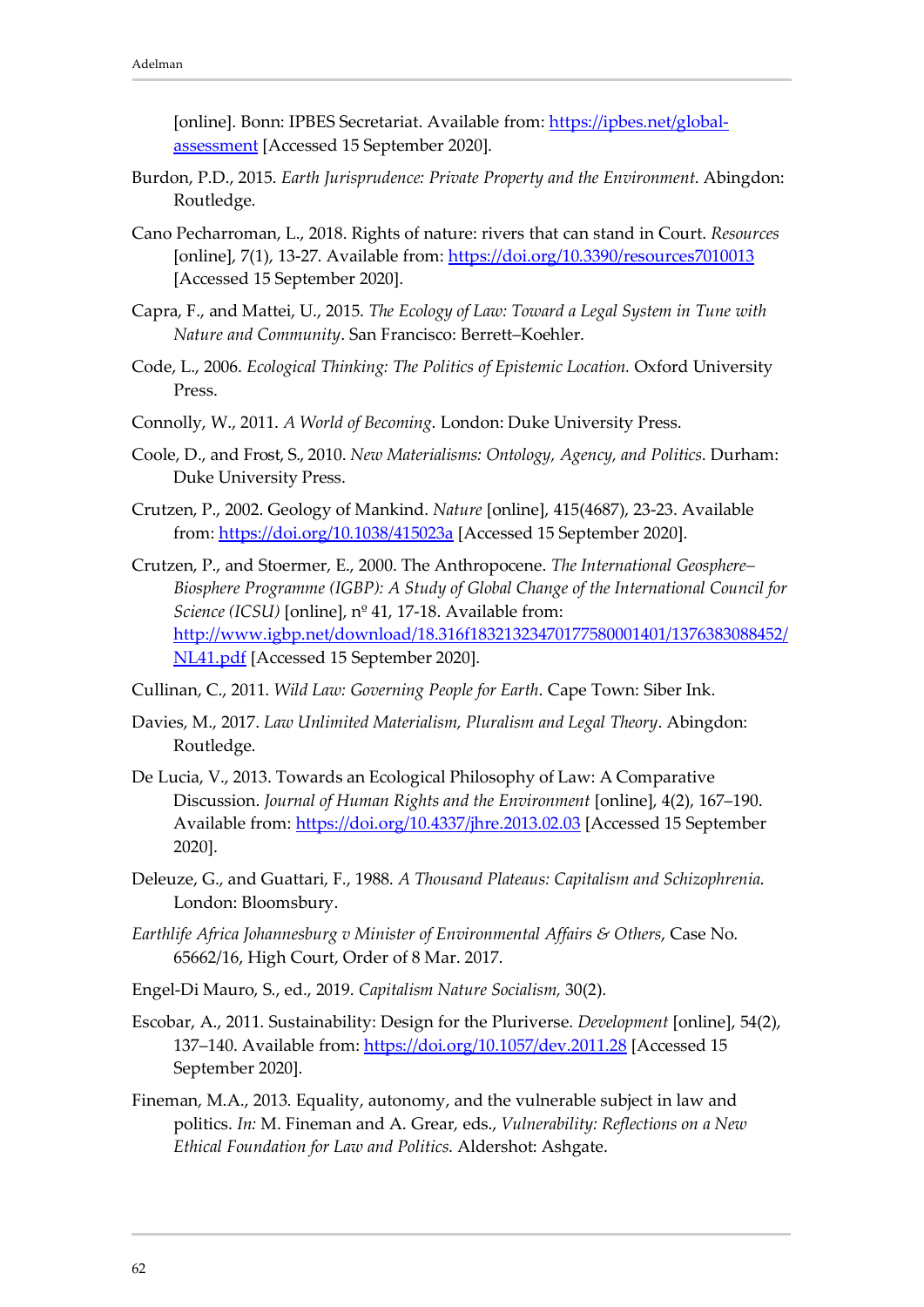- Fioramonti, L., 2013. *Gross Domestic Problem: The Politics Behind the World's Most Powerful Number*. London: Zed Books.
- Fisher, E., Scotford, E., and Barritt, E., 2017. The legally disruptive nature of climate change. *The Modern Law Review* [online], 80(2), 173-201. Available from: <https://doi.org/10.1111/1468-2230.12251> [Accessed 15 September 2020].
- Fitzpatrick, P., 2002. *The Mythology of Modern Law*. Abingdon: Routledge.
- Fox, N.J., and Alldred, P., 2018. New materialism. *In:* P.A. Atkinson *et al*., eds., *The SAGE Encyclopedia of Research Methods*. London: Sage, 1-16.
- French, D., and Kotzé, L.J., 2019. "Towards a Global Pact for the Environment": International environmental law's factual, technical and (unmentionable) normative gaps. *Review of European, Comparative & International Environmental Law* [online], 28(1), 25-32. Available from:<https://doi.org/10.1111/reel.12278> [Accessed 15 September 2020].
- Gonzalez, C.G., 2021. Racial capitalism, climate justice, and climate displacement. *Oñati Socio-Legal Series* [online], 11(this issue). Available from: <https://doi.org/10.35295/osls.iisl/0000-0000-0000-1137> [Accessed 15 September 2020].
- Gramsci, A., (with Q. Hoare and G. Nowell-Smith, eds. and trans.), 1971. *Selections from the Prison Notebooks of Antonio Gramsci.* London: International Publishers.
- Grear, A., 2012. Human Rights, Property and the Search for Worlds Other. *Journal of Human Rights and the Environment* [online], 3(2), 173–195. Available from: <https://doi.org/10.4337/jhre.2012.03.01> [Accessed 15 September 2020].
- Grear, A., 2014. Towards "Climate Justice"? A Critical Reflection on Legal Subjectivity and Climate Injustice: Warning Signals, Patterned Hierarchies, Directions for Future Law and Policy. *In:* A. Grear and C. Gearty, eds., *Choosing a Future: The Social and Legal Aspects of Climate Change*. Cheltenham: Edward Elgar, 1–7.
- Grear, A., 2015. Deconstructing Anthropos: A Critical Legal Reflection on "Anthropocentric" Law and Anthropocene "Humanity". *Law and Critique* [online], 26(3), 225–249. Available from:<https://doi.org/10.1007/s10978-015-9161-0> [Accessed 15 September 2020].
- Grear, A., 2017a. "Anthropocene, Capitalocene, Chthulucene": Re-encountering environmental law and its 'subject' with Haraway and New Materialism. *In:* L. Kotzé, ed., *Environmental Law and Governance for the Anthropocene*. Oxford: Hart, 77–96.
- Grear, A., 2017b. Foregrounding vulnerability: materiality's porous affectability as a methodological platform. *In:* A. Philippopoulos-Mihalopoulos and V. Brooks, eds., *Research Methods in Environmental Law: A Handbook*. Cheltenham: Edward Elgar, 3-28.
- Grear, A., 2018. Human Rights and New Horizons? Thoughts toward a New Juridical Ontology. *Science, Technology, & Human Values* [online], 43(1), 129-145. Available from:<https://doi.org/10.1177/0162243917736140> [Accessed 15 September 2020].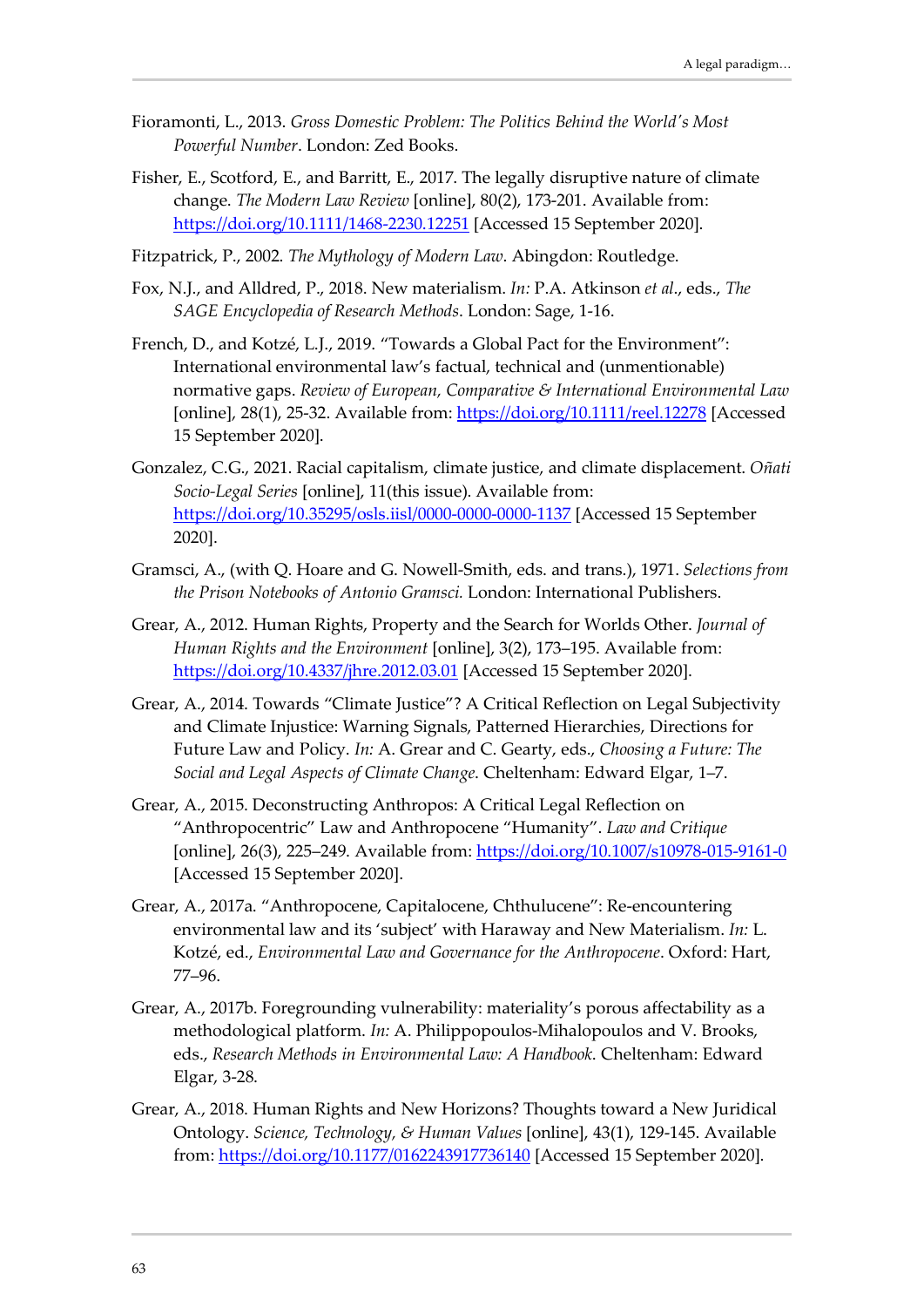- Gudynas, E., 2011. Buen Vivir: Today's tomorrow. *Development* [online], 54(4), 441-447. Available from:<https://doi.org/10.1057/dev.2011.86> [Accessed 15 September 2020].
- Gudynas, E., 2016. Beyond varieties of development: disputes and alternatives. *Third World Quarterly* [online], 37(4), 721-732. Available from: <https://doi.org/10.1080/01436597.2015.1126504> [Accessed 15 September 2020].
- Hamilton, C., 2003. *Growth Fetish*. Crows Nest: Allen & Unwin.
- Hamilton, C., 2015. The Theodicy of the "Good Anthropocene". *Environmental Humanities* 7(1), 233-238. Available from: [https://doi.org/10.1215/22011919-](https://doi.org/10.1215/22011919-3616434) [3616434](https://doi.org/10.1215/22011919-3616434) [Accessed 15 September 2020].
- Hamilton, C., 2016. The Anthropocene as Rupture. *The Anthropocene Review* [online], 3(2), 93-106. Available from:<https://doi.org/10.1177/2053019616634741> [Accessed 15 September 2020].
- Hamilton, C., 2017. *Defiant Earth: The Fate of Humans in the Anthropocene*. Cambridge: Polity Press.
- Haraway, D.J., 1997. *Modest\_Witness@Second\_Millennium. FemaleMan©\_Meets\_OncoMouse™: Feminism and Technoscience*. Abingdon: Routledge.
- Haraway, D., 2008. *When Species Meet*. Minneapolis: University of Minnesota Press.
- Haraway, D.J., 2016. *Staying with the Trouble: Making Kin in the Chthulucene*. Durham: Duke University Press.
- Hayek, F.A., 1978. *Law, Legislation and Liberty: Rules and Order* (vol. 1). University of Chicago Press.
- Hettne, B., 1995. *Development Theory and the Three Worlds: Towards an International Political Economy of Development*. London: Longman.
- Hickel, J., 2019. Is it possible to achieve a good life for all within planetary boundaries? *Third World Quarterly* [online], 40(1), 18–35. Available from: <https://doi.org/10.1080/01436597.2018.1535895> [Accessed 15 September 2020].
- Hope, M., 2019. The Brazilian development agenda driving Amazon devastation. *The Lancet Planetary Health* [online], 3(10), e409-e411. Available from: [https://doi.org/10.1016/S2542-5196\(19\)30195-0](https://doi.org/10.1016/S2542-5196(19)30195-0) [Accessed 15 September 2020].
- Hornborg, A., 2011. *Global Ecology and Unequal Exchange: Fetishism in a Zero–Sum World*. Abingdon: Routledge.
- Howe, H.R., 2017. Making Wild Law Work The Role of "Connection with Nature" and Education in Developing an Ecocentric Property Law. *Journal of Environmental Law* [online], 29(1), 19–45. Available from: <https://doi.org/10.1093/jel/eqw029> [Accessed 15 September 2020].
- Inter-American Court of Human Rights, Environment and Human Rights, 2017. *Advisory Opinion OC-23/17 of Nov. 15, 2017, Requested by the Republic of Colombia* [online]. Available from: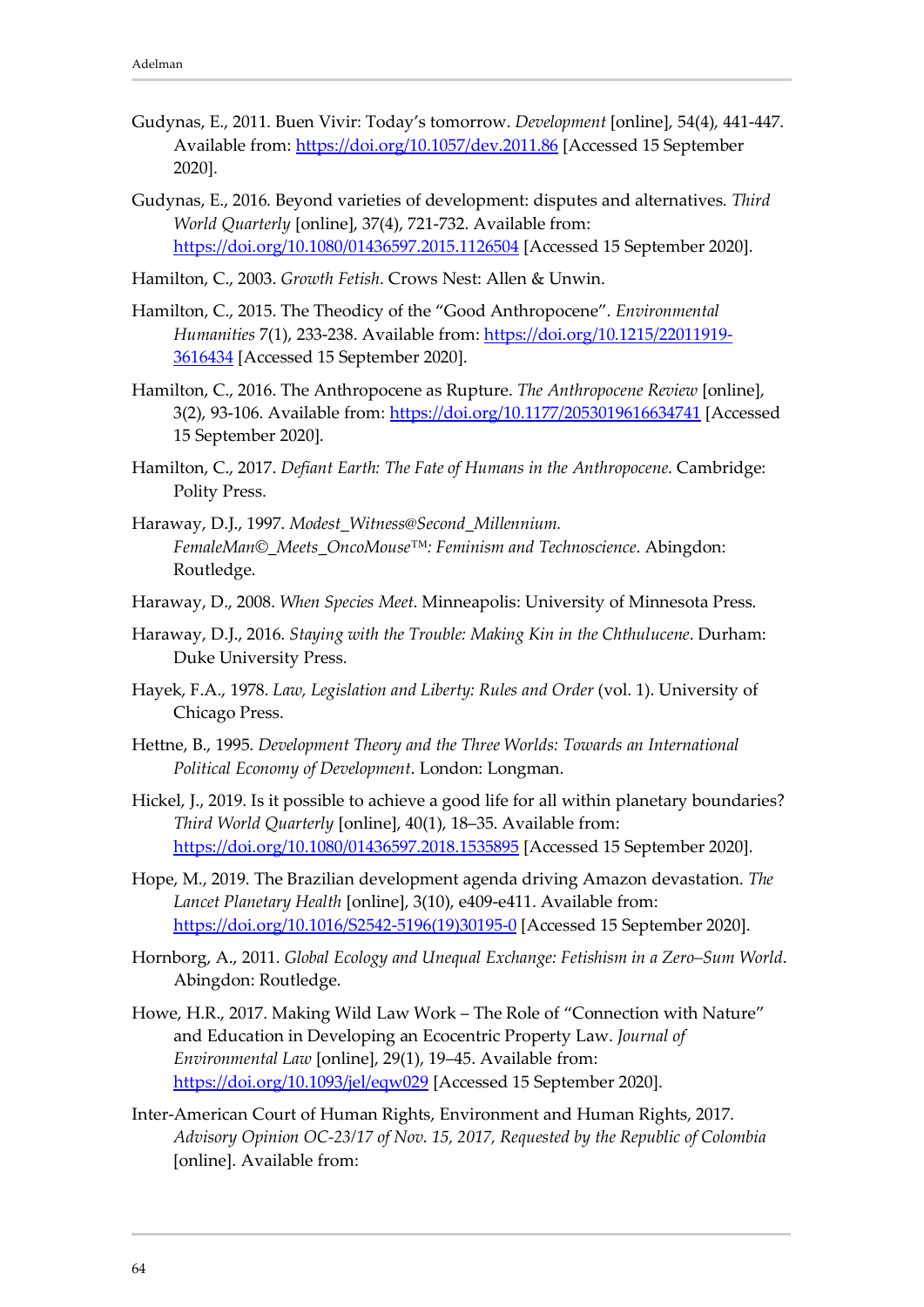[http://www.corteidh.or.cr/docs/opiniones/resumen\\_seriea\\_23\\_eng.pdf](http://www.corteidh.or.cr/docs/opiniones/resumen_seriea_23_eng.pdf) [Accessed 14 January 2020].

- Intergovernmental Panel on Climate Change (IPCC)*,* 2018. *Global Warming of 1.5O C: An IPCC Special Report on the Impacts of Global Warming of 1.5° C Above Pre-Industrial Levels*. Summary for Policymakers. Geneva: World Meteorological Organization.
- International Bar Association, 2020. *Model Statute for Proceedings Challenging Government Failure to Act on Climate Change: An International Bar Association Climate Change Justice and Human Rights Task Force Report*. International Bar Association.
- Jameson, F., 2003. Future City. *New Left Review* [online], 21, May-June 2003, 65-79. Available from: [https://newleftreview.org/issues/II21/articles/fredric-jameson](https://newleftreview.org/issues/II21/articles/fredric-jameson-future-city)[future-city](https://newleftreview.org/issues/II21/articles/fredric-jameson-future-city) [Accessed 15 September 2020].
- Kaplan, S., 2020. Climate change affects everything even the coronavirus. *The Washington Post* [online], 15 April. Available from: [https://www.washingtonpost.com/climate-solutions/2020/04/15/climate-change](https://www.washingtonpost.com/climate-solutions/2020/04/15/climate-change-affects-everything-even-coronavirus/?arc404=true)[affects-everything-even-coronavirus/?arc404=true](https://www.washingtonpost.com/climate-solutions/2020/04/15/climate-change-affects-everything-even-coronavirus/?arc404=true) [Accessed 15 June 2020].
- Kaufmann, C.M., and Martin, P.L., 2017. Can rights of nature make development more sustainable? Why some Ecuadorian lawsuits succeed and others fail. *World Development* [online], 92, 130-142. Available from: <https://doi.org/10.1016/j.worlddev.2016.11.017> [Accessed 15 September 2020].
- Kotzé, L.J., 2019. Earth System Law for the Anthropocene. *Sustainability* [online], 11(23), 6796. Available from:<https://doi.org/10.3390/su11236796> [Accessed 15 September 2020].
- Kotzé, L.J., Du Toit, L., and French, D., 2021. Friend or foe? International environmental law and its structural complicity in the Anthropocene's climate injustices. *Oñati Socio-Legal Series* [online], 11(this issue). Available from: <https://doi.org/10.35295/osls.iisl/0000-0000-0000-1140> [Accessed 15 September 2020].
- Krämer, L., 2020. Rights of Nature and Their Implementation. *Journal for European Environmental & Planning Law* [online], 17(1), 47-75. Available from: <https://doi.org/10.1163/18760104-01701005> [Accessed 15 September 2020].
- Latour, B., 1993. *We Have Never Been Modern*. Cambridge, MA: Harvard University Press.
- Latour, B., 2004. *The Politics of Nature: How to Bring the Sciences into Democracy*. Cambridge, MA: Harvard University Press.
- Latour, B., 2009. A plea for earthly sciences*. In:* J. Burnett, S. Jeffers and G. Thomas, eds., *New Social Connections: Sociology's Subjects and Objects*. New York: Palgrave Macmillan.
- Latour, B., 2018. *Down to Earth: Politics in the New Climatic Regime*. Trans.: C. Porter. Cambridge: Polity Press.
- Ley núm. 071 de 21 de diciembre de 2010 de Derechos de la Madre Tierra [Act nº 071 of the Plurinational State of Bolivia] (online). 21 December. Available from: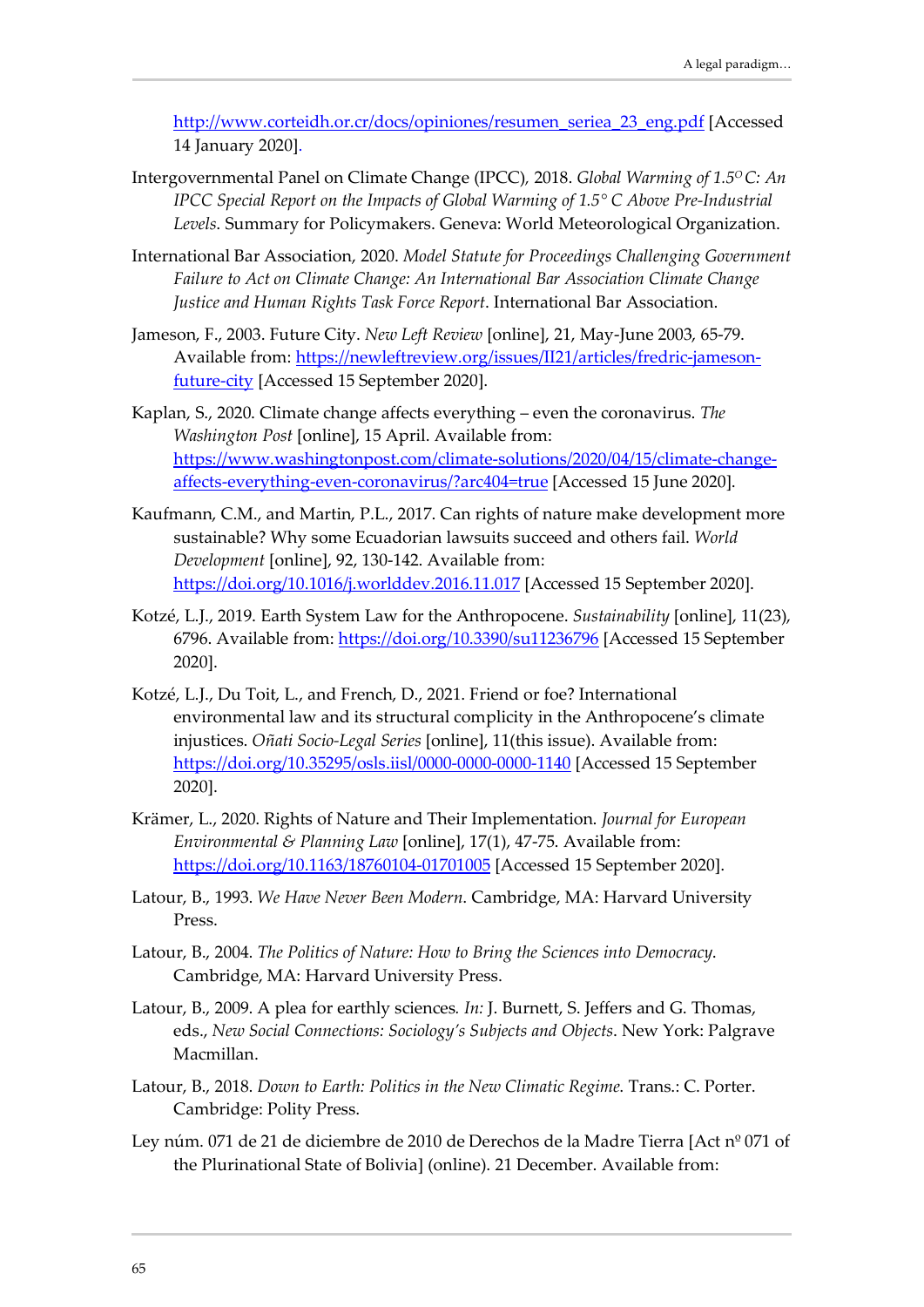[https://www.ilo.org/dyn/natlex/natlex4.detail?p\\_isn=92470&p\\_lang=en](https://www.ilo.org/dyn/natlex/natlex4.detail?p_isn=92470&p_lang=en) [Accessed 15 September 2020].

- Linarelli, J., Salomon, M.E., and Sornarajah, M., 2018. *The Misery of International Law: Confrontations with Injustice in the Global Economy*. Oxford University Press.
- Magallanes, C.J.I., 2015. Maori cultural rights in Aotearoa New Zealand: Protecting the cosmology that protects the environment. *Widener Law Review* [online], 21(2), 273– 327. Available from:<https://ssrn.com/abstract=2677396> [Accessed 15 September 2020].
- Malm, A., 2018. *The Progress of this Storm: Nature and Society in a Warming World*. London: Verso.
- McAdam, J., 2010. *Climate Change and Displacement: Multidisciplinary Perspectives*. Oxford: Hart.
- McAdam, J., 2011. Swimming against the tide: why a climate change displacement treaty is not the answer. *International Journal of Refugee Law* [online], 23(1), 2-27. Available from:<https://doi.org/10.1093/ijrl/eeq045> [Accessed 15 September 2020].
- Merchant, C., 1998. The Death of Nature. *In:* M.E. Zimmerman et al., eds., *Environmental Philosophy: From Animal Rights to Ecology*. Upper Saddle River: Prentice Hall.
- Moellendorf, D., 2012. Climate change and global justice. *WIREs Climate Change* [online], 3(2), 131-143. Available from:<https://doi.org/10.1002/wcc.158> [Accessed 15 September 2020].
- Morton, T., 2013. *Hyperobjects: Philosophy and Ecology after the End of the World*. Minneapolis: University of Minnesota Press.
- Moss, J., ed., 2015. *Climate Change and Justice*. Cambridge University Press.
- Nollkaemper, A., and Burgers, L., 2020. A New Classic in Climate Change Litigation: The Dutch Supreme Court Decision in the Urgenda Case. *EJIL!Talk* [online], 6 January. Available from: [https://www.ejiltalk.org/a-new-classic-in-climate](https://www.ejiltalk.org/a-new-classic-in-climate-change-litigation-the-dutch-supreme-court-decision-in-the-urgenda-case/)[change-litigation-the-dutch-supreme-court-decision-in-the-urgenda-case/](https://www.ejiltalk.org/a-new-classic-in-climate-change-litigation-the-dutch-supreme-court-decision-in-the-urgenda-case/) [Accessed 17 January 2020].
- Nuñez, A.J., 2019. Mother Earth and climate justice. *In:* T. Jafry, ed., *Routledge Handbook of Climate Justice*. Abindgon: Routledge, 420-430.
- Pettifor, A., 2019. *The Case for the Green New Deal*. London: Verso.
- Philippopoulos-Mihalopoulos, A., 2011a. Critical autopoiesis: The environment of the law. *In*: B. de Vries and L. Francot, eds., *Law's Environment: Critical Legal Perspectives*. The Hague: Eleven International, 11-17.
- Philippopoulos-Mihalopoulos, A., 2011b. Towards a critical environmental law. *In:* A. Philippopoulos-Mihalopoulos, ed., *Law and Ecology: New Environmental Foundations*. Abingdon: Routledge, 18–38.
- Philippopoulos-Mihalopoulos, A., 2015. Actors or spectators? Vulnerability and critical environmental law. *In:* A. Grear and E. Grant, eds., *Thought, Law, Rights and Action in the Age of Environmental Crisis*. Cheltenham: Edward Elgar, 46–75.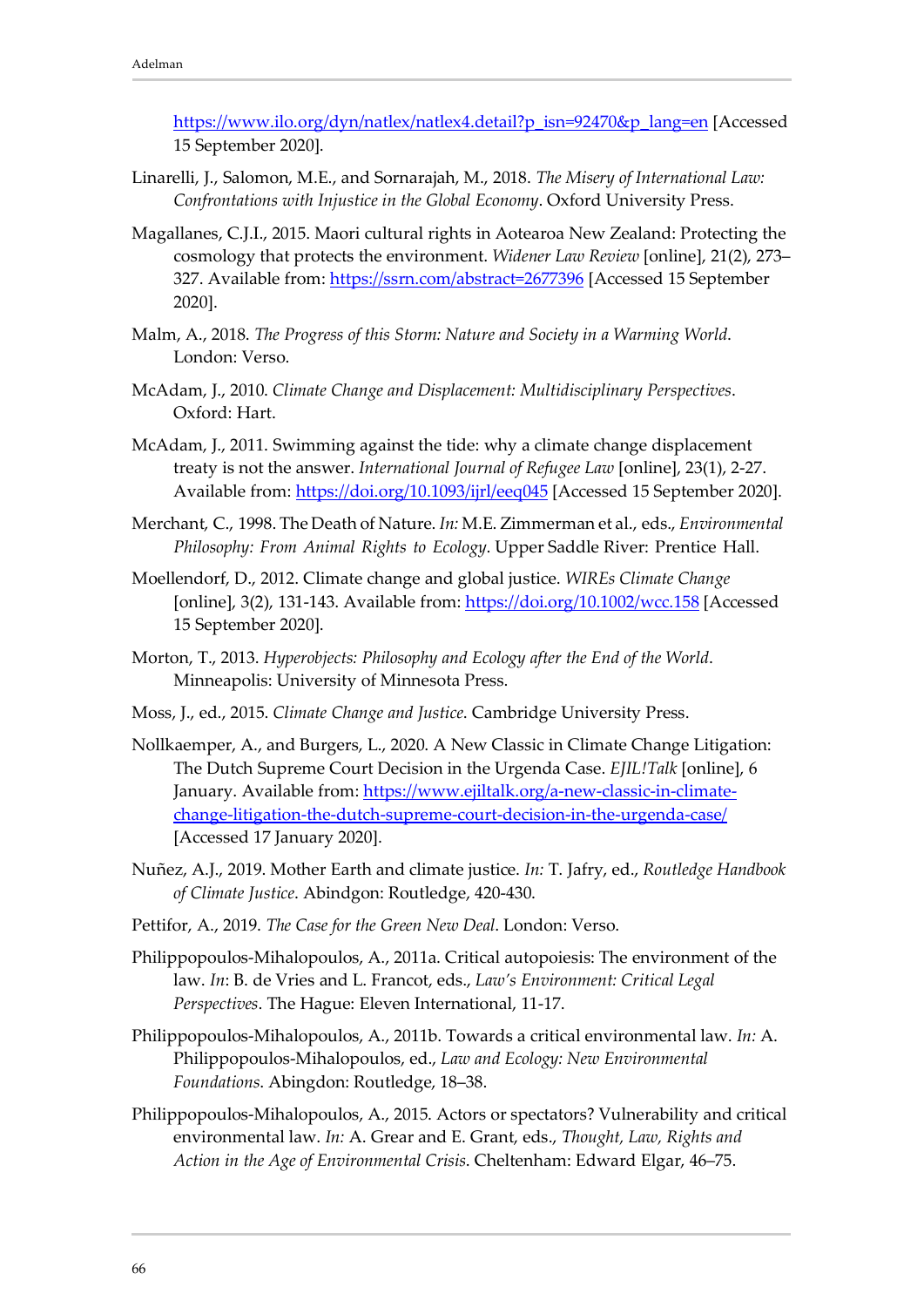- Pistor, K., 2019. *The Code of Capital: How the Law Creates Wealth and Inequality*. Princeton University Press.
- Plumwood, V., 1993. *Feminism and the Mastery of Nature*. Abingdon: Routledge.
- Potsdam Institute for Climate Impact Research, 2015. Four of nine planetary boundaries now crossed. *PIK Potsdam Latest News* [online], 16 January. Available from: [https://www.pik-potsdam.de/en/news/latest-news/four-of-nine-planetary](https://www.pik-potsdam.de/en/news/latest-news/four-of-nine-planetary-boundaries-now-crossed)[boundaries-now-crossed](https://www.pik-potsdam.de/en/news/latest-news/four-of-nine-planetary-boundaries-now-crossed) [Accessed 27 October 2020].
- *R (On The Application Of Plan B Earth) (Claimant) v Secretary Of State For Transport (Defendant) & (1) Heathrow Airport Ltd (2) Arora Holdings Ltd (Interested Parties) & WWF-UK (Intervener)*, Case Nos: C1/2019/1053, C1/2019/1056 and C1/2019/1145.
- Ramírez, R., 2010. La transición ecuatoriana hacía el buen vivir. *In:* I. León, ed., *Sumak Kawsay/Buen vivir y cambios civilizatorios*. Quito: Senplades, 125-141.
- Ramírez-Cendrero, J.M., 2017. Limits and Contradictions of Post–developmentalism as a Heterodox Approach to Capitalist Development. *Capitalism Nature Socialism* [online], 29(4), 68-87. Available from: <https://doi.org/10.1080/10455752.2017.1334220> [Accessed 15 September 2020].
- Roberts, J.T., and Parks, B.C., 2009. Ecologically unequal exchange, ecological debt, and climate justice: The history and implications of three related ideas for a new social movement. *International Journal of Comparative Sociology* [online], 50(3-4), 385-409. Available from:<https://doi.org/10.1177/0020715209105147> [Accessed 15 September 2020].
- Rockström, J., *et al.,* 2009. Planetary Boundaries: Exploring the Safe Operating Space for Humanity. *Ecology and Society* [online], 14(2), 32-55. Available from: <https://www.ecologyandsociety.org/vol14/iss2/art32/> [Accessed 15 September 2020].
- Sachs, W., 1992. Environment. *In:* W. Sachs, ed., *The Development Dictionary: A Guide to Knowledge as Power*. London: Zed Books, 26-37.
- Santos, B.D.S., 2002. *Toward a New Legal Common Sense: Law, Globalization, and Emancipation*. Cambridge University Press.
- Setzer, J., and Byrnes, R., 2019. *Global Trends in Climate Change Litigation: 2019 Snapshot* [online]. Policy publication. Grantham Research Institute and Centre for Climate Change Economics and Policy, London School of Economics and Political Science, 4 July. Available from:

[https://www.lse.ac.uk/granthaminstitute/publication/global-trends-in-climate](https://www.lse.ac.uk/granthaminstitute/publication/global-trends-in-climate-change-litigation-2019-snapshot/)[change-litigation-2019-snapshot/](https://www.lse.ac.uk/granthaminstitute/publication/global-trends-in-climate-change-litigation-2019-snapshot/) [Accessed 15 September 2020].

- Setzer, J., and Vanhala, L., 2019. Climate change litigation: A review of research on courts and litigants in climate governance. *WIREs Climate Change* [online], 10(3), e580. Available from:<https://doi.org/10.1002/wcc.580> [Accessed 15 September 2020].
- Shellenberger, M., and Nordhaus, T., 2015. *An Ecomodernist Manifesto: From the Death of Environmentalism to the Birth of Ecomodernism*. 15 April. Oakland: The Breakthrough Institute.